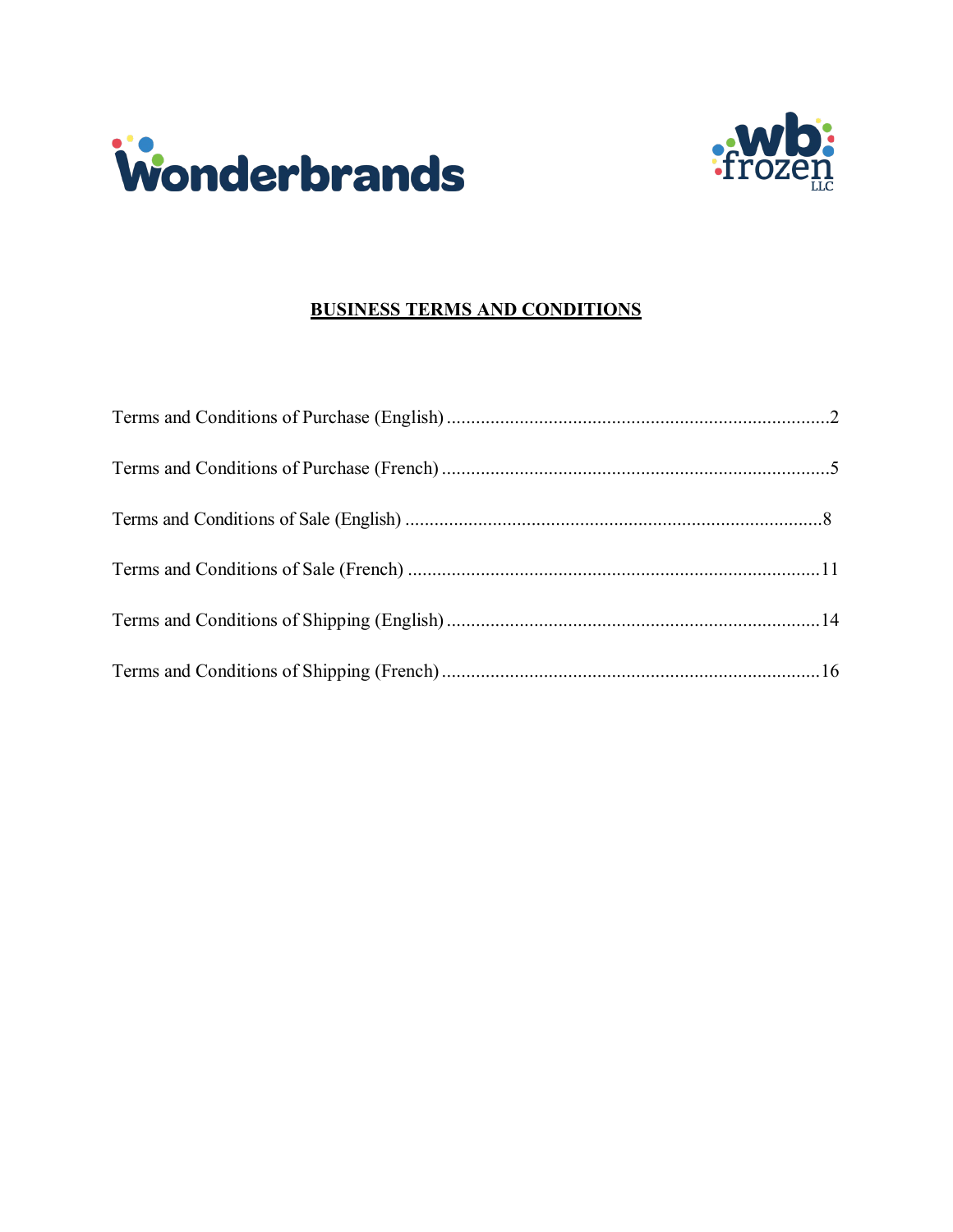<span id="page-1-0"></span>



### **TERMS AND CONDITIONS OF PURCHASE**

1. **Engagement**: These Vendor Terms and Conditions ("**T&Cs**") shall apply to purchases of Deliverables by WB from the Supplier pursuant to an Order. These T&Cs are hereby incorporated into any Order issued to the Supplier. The Supplier hereby agrees that any terms in an Order are in conflict with or otherwise not consistent with the T&Cs shall be deemed void and not applicable to the purchase of Deliverables by WB. For purposes of these T&Cs (a) "**WB**" shall mean Wonder Brands Inc. and/or WB Frozen US, LLCand/or any of its subsidiary companies; (b) "**Supplier**" shall mean the party identified on an Order who sells or provides Deliverablesto WB; (c) "**Deliverables**" means any goods, materials and/or services provided to WB by the Supplier pursuant to an Order; and

(d) "**Order**" means any purchase order or document ordering Deliverables from the Supplier which reference or link to these T&Cs.

2. **Ownership**: Title to, and risk of loss for any item provided to WB as part of the Deliverables shall transfer to WB once delivered to WB (and installed, if applicable), in accordance with these T&Cs, unless rejected by WB.

#### 3. **Fees**:

- (a) In consideration for the provision of the Deliverables, WB shall pay to the Supplier the fees set out in the Order (the "**Fees**").
- (b) Unless otherwise indicated on the Order, the Fees shall be fixed and are inclusive of all applicable freight, duty and taxes. The Supplier shall not be entitled to any prepayment for the Deliverables and the Fees shall be paid to the Supplier within sixty (60) days following receipt by WB of a correct and complete invoice. The Supplier shall not issue an invoice for any Deliverables which have not been accepted by WB. WB may deduct, set- off or apply all or part of any payment obligations owing by the Supplier to WB against any sums due to the Supplier from WB or its subsidiaries.

4. **No Minimum Purchase**: Unless otherwise expressly otherwise stated in the Order, nothing obligates WB to purchase any minimum level of Deliverables from the Supplier.

5. **Applicable Laws**: The Supplier shall at all times comply with all Applicable Laws. For purposes of these T&Cs, "**Applicable Laws**" means any federal, provincial, state, territorial and municipal laws and all applicable regulations, by-laws, ordinances, codes, standards, rules, orders and practices, including any policies and guidelines issued by WB, which are in any way applicable to the Deliverables, including WB's Food Safety Program Schedule, and other health, safety and environmental rules. For Products that are food related products, including the contents, packaging, and labeling, Applicable Laws shall also include but not be limited to the Federal Food, Drug, and Cosmetic Act of 1938, the Canadian Food and Drugs Act and its Regulations, the Fair Packaging and Labeling Act, the Consumer Packaging and Labelling Act, and the Food Safety Modernization Act, as applicable. In addition, the Supplier shall obtain workers' compensation and workplace safety clearances and certificates for all of its employees and agents engaged in the provision of Deliverables at no cost to WB and shall furnish copies of such certificates to WB upon request for review.

6. **Delivery**: If the Deliverables include the shipment of any items:

- The Supplier shall suitably pack, mark and ship such items in accordance with the specific instructions provided by WB (and Applicable Laws and industry standards) and the Supplier shall assure delivery free of loss, damage and deterioration to the delivery point specified by WB on the delivery date or within the period specified by WB. The Supplier shall promptly notify WB of any circumstance known or suspected that may cause a delay in the delivery of the items. The Order number must appear on the container, the packing list, invoice and correspondence relating to such Order, asapplicable;
- (b) WB and its authorized representatives shall have the right, but not the obligation, to inspect the Deliverables at times and

places designated by WB before, during or after delivery or performance. The Deliverables shall be subject to final inspection by WB or its authorized representatives and acceptance at the final destination specified. WB's making of or failure to make an inspection, examination or test of, or payment for, or WB's acceptance of, any Deliverables shall in no way relieve the Supplier from its obligation to conform to all of the requirements of these T&Cs and shall in no way impair WB's right to reject or revoke acceptance of any nonconforming Deliverables, or to avail itself of any other remedies to which WB may be entitled, notwithstanding WB's knowledge of any nonconformity, its substantiality or the ease of its discovery. WB reserves the right to review Supplier's quality assurance and quality control procedures; and

(c) Any aspect of the Deliverables not fully conforming to the terms of these T&Cs, Order, any specifications, instructions, drawings or data submitted to the Supplier (or industry standards if no specifications are given) or violating any Applicable Law, may be refused or rejected by WB and returned or held at the Supplier's expense and risk. WB may charge to the Supplier all expenses of inspecting, unpacking, examining, repacking, storing, and reshipping any items rejected for the reasons noted herein. The remedies hereinabove afforded WB shall not be exclusive, and WB may hold Supplier liable for any and all damages arising from any breach or default set forth herein.

7. **Recall**: If all or any part of the Deliverables is the subject of any order or requirement pursuant to any Applicable Laws requiring either WB or the Supplier to recall, replace, repair or otherwise take back all or any part of the Deliverables, or if WB or the Supplier reasonably determines that it is necessary to affect a voluntary recall (in either case, a "**Recall**") prior to any such order or requirement, the Supplier shall be responsible for all costs, expenses and other losses (including lost profits) associated with or resulting from any such action, including, but not limited to, any transportation and/or destruction of the portion of the Deliverables subject to the Recall and all cost of the recalled Deliverables. The Supplier shall fully cooperate with WB in WB's implementation of any Recall of Deliverables and shall provide all quality and production data reasonably requested by WB with respect to recalled Deliverables within 24 hours of WB's request.

8. **Representations and Warranties**: The Supplier represents and warrants, as applicable, that:

- (a) it shall provide, operate and manage the Deliverables in a professional, competent and commercially prudent manner by an adequate number of appropriately trained, skilled and qualified personnel;
- (b) it has the necessary resources and qualifications, including knowledge, skill and experience to provide theDeliverables;
- if applicable, the Deliverables shall be in good working order, free of material defects and handled, stored, shipped and utilized in a competent manner and in accordance with safe and sanitary industry practices and standards;
- the Deliverables shall (i) be new and free from defects in design, manufacture, materials and workmanship; (ii) be of merchantable quality, in good operating condition, fit and suitable for the purpose intended by WB; and (iii) be free and clear of any security interests, claims, charges, encumbrances, or liabilities and that Supplier has good and marketable title to allDeliverables;
- (e) it shall provide the Deliverables in accordance with all Applicable Laws and the Order and these T&Cs do not breach any other agreement to which the Supplier may be subjectto;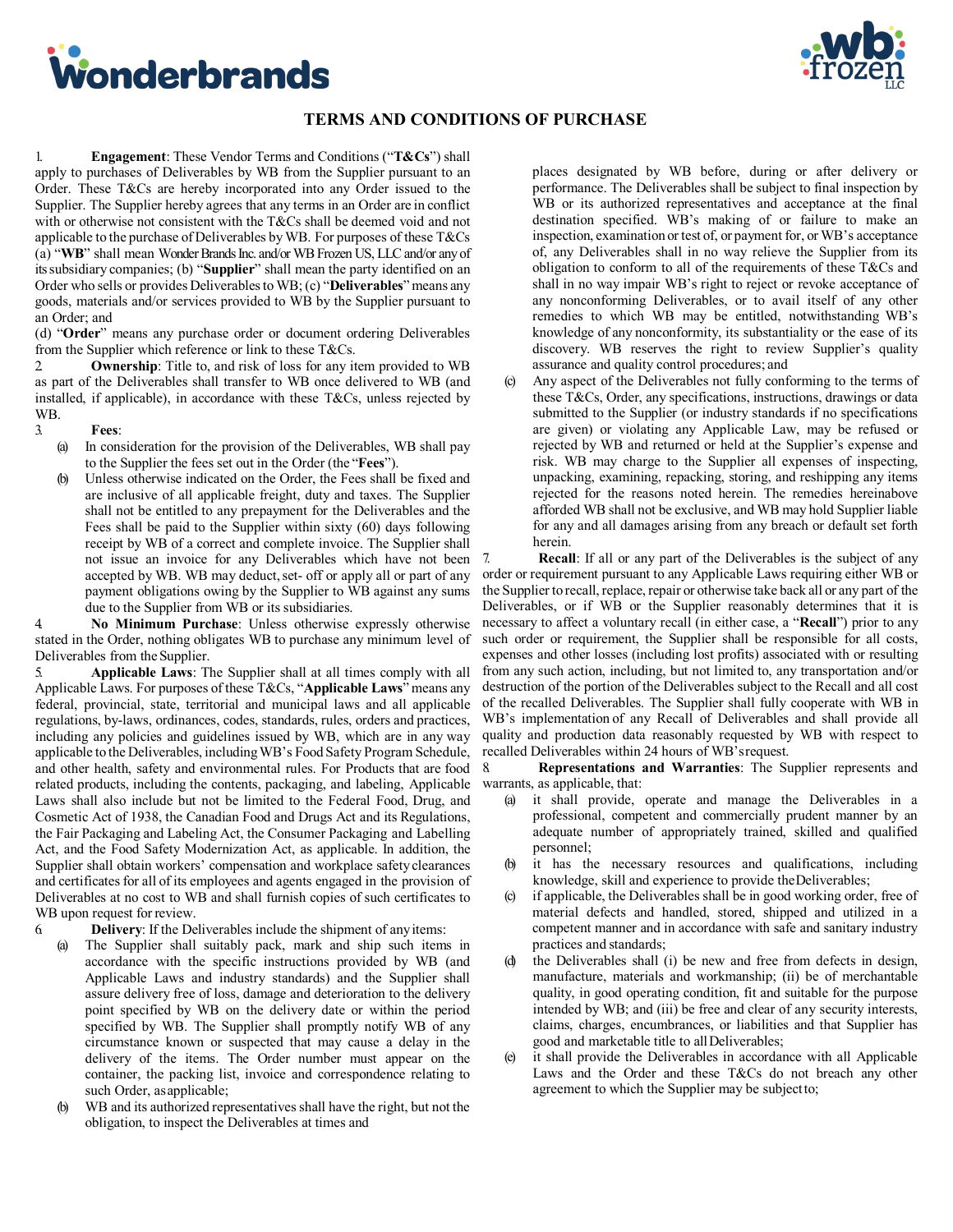- (f) it shall obtain and maintain all licenses, permits, certifications and regulatory approvals necessary for the provision of the Deliverables;
- (g) no part of the Deliverables will infringe or otherwise violate any patent, copyright, trade-mark, trade secret or other intellectual property or other proprietary rights of any person;
- the Deliverables will conform to specifications and descriptions as set forth in the Order and/or any documentation published or made available to the Supplier in relation to the Deliverables; and
- (i) in the event any information or reports are provided by the Supplier to WB as part of the Deliverables, such information or reports shall be complete and accurate in all materialrespects.

9. **Independent Contractor and Employees**: This is an agreement between separate legal entities and neither is the agent or employee of the other for any purpose whatsoever. The Parties do not intend to create a partnership or joint venture between themselves. Neither WB nor the Supplier (each a "**Party**" and collectively "**Parties**") shall have the right to bind the other to any agreement or to incur any obligation or liability on behalf of the other Party.

10. **Records and Audit**: For a period for two (2) years following provision of the Deliverablesto WB, the Supplier shall maintain all books and records associated with the Order and theDeliverables.

- 11. **Intellectual Property**:
	- (a) The Supplier acknowledges that all trade-marks, logos, trade names, business names or other proprietary designations, artwork, designs, copy, inventions, ideas, concepts, techniques and all other intellectual property associated with the Deliverables (collectively the "**Intellectual Property**") are and shall remain the sole and exclusive property of WB, and, unless otherwise agreed upon by the Parties in writing, the Supplier does not acquire any interest in any Intellectual Property associated with the Deliverables.
	- (b) The Supplier agrees not to dispute, interfere with or contest, for any reason, directly or indirectly, the validity, ownership, goodwill, reputation or enforceability of any of the Intellectual Property nor directly or indirectly attempt to dilute the value of the goodwill attached to the Intellectual Property nor counsel, procure or assist anyone else to do any of the foregoing.
	- (c) The Supplier shall not, without the prior written consent of WB: (i) use any Intellectual Property, either directly or indirectly, for any purpose other than providing the Deliverables to WB as reasonably required; or (ii) issue any news release, advertisement or public communication which mentions WB, its affiliates, their activities, the relationship with the Supplier and/or the Order and these  $T\&Cs$ .
	- Any invention, formula, design, or other discovery made, created, or developed by the Supplier which is in any way associated with the Deliverables(each a "**Development**") shall be immediately disclosed by the Supplier to, and shall be the exclusive property of, WB. The Supplier shall do all things reasonably necessary to assign all right, title and interest in and to the Deliverables to WB and assist WB to obtain, in WB's name, anywhere in the world the relevant patent, copyright or other proprietary rights to same. The Supplier waives all moral rights in connection with the Deliverables. The Supplier agrees to obtain assignments of intellectual property in any Development and waivers of moral rights from its employees and independent subcontractors necessary to transfer to WB (or waive in respect of moral rights) all rights, title and interests, of every kind and character that such individuals may have in the Deliverables.
	- (e) In the event of any alleged or actual infringement or contributory infringement (each an "Infringement") of any patent, trademark, copyright or other proprietary interest by reason of the manufacture, delivery, license, use or sale of any Deliverables, the Supplier shall, at Supplier's sole expense, obtain for WB a perpetual, royalty-free license with respect to the any Infringement, or shall replace or modify any Deliverables affected by an Infringement in a manner satisfactory to WB, so as to avoid the Infringement without any degradation in the performance of the Deliverables. The Supplier's obligation shall apply even if WB

furnishes a portion of the design or specifications for the affected Deliverables.

12. **Indemnification and Limitation of Liability**: The Supplier agrees to defend, indemnify, and hold harmless WB, its subsidiaries and each of their respective directors, officers, employees, subcontractors and other representatives from and against any and all claims, actions, demands, complaints, legal proceedings, losses, liabilities, damages, judgments, settlements, fines, penalties, reasonable legal fees and any other costs or expenses (including lost revenue, lost profits, special, incidental, indirect, consequential and punitive damages) arising out of or in connection with any alleged or actual act, omission or breach by the Supplier (except to the extent caused solely by a negligent act or omission by WB).

13. **Insurance**: The Supplier shall obtain and maintain thefollowing insurance:

- (a) Commercial General Liability Insurance with limits for bodily injury and property damage liability of not less than ten million dollars (\$10,000,000) each occurrence, including personal injury, products/completed operations coverage, premises/operations liability, independent contractors liability, and broad form contractual liability specifically in support of, but not limited to, the indemnity provisions set forth herein. The foregoing policy shall: (i) include a waiver of subrogation in favour of WB; (ii) be endorsed to include WB as an additional insured; and (iii) contain cross-liability and severability of interest coverage.
- (b) Commercial Crime (Employee Dishonesty) Insurance in the amount of not less than two million dollars (\$2,000,000) per occurrence, including blanket coverage for theft of, or loss or damage to, any property and/or funds of others, including WB and its subsidiaries arising out of or in connection with fraudulent or dishonest acts committed by Supplier's employees, the Supplier's subcontractors and/or other representatives, acting alone or in collusion with others, including third partyextension.
- (c) Errors and Omissions Liability Insurance in the amount of two million dollars (\$2,000,000) per claim covering all professional liability.
- Automobile Liability Insurance (if applicable) for all vehicles owned or operated by the Supplier used in the provision of the Deliverables in an amount not less than two million dollars (\$2,000,000) per occurrence for bodily injury or property damage.
- (e) Worker's Compensation Insurance as required under Applicable Laws.
- (f) All policies providing coverage shall specify that it is primary coverage and not contributory with or in excess of any other insurance that may be maintained by WB and contain provisions that no cancellation, non-renewal or material changes in the policy shall become effective, except on thirty (30) days' prior written notice to WB. Upon request, the Supplier shall furnish to WB a Certificate of Insurance evidencing the coverage required hereunder.
- 14. **Termination**:
	- (a) Without cause: WB may terminate the Order, in whole or in part, at any time without cause upon providing thirty (30) days' prior written notice to the Supplier.
	- (b) For cause: Either Party may terminate the Order for cause in the event of a breach by the other Party if such breach is not cured within ten (10) days following written notice to the breaching Party advising of such breach.
	- (c) Immediate termination: Either Party may immediately terminate the Order by giving written notice to the other Party if: (i) the other Party becomes insolvent or has a petition brought by or against it under the insolvency laws of any jurisdiction; (ii) the other Party makes an assignment for the benefit of its creditors; or (iii) a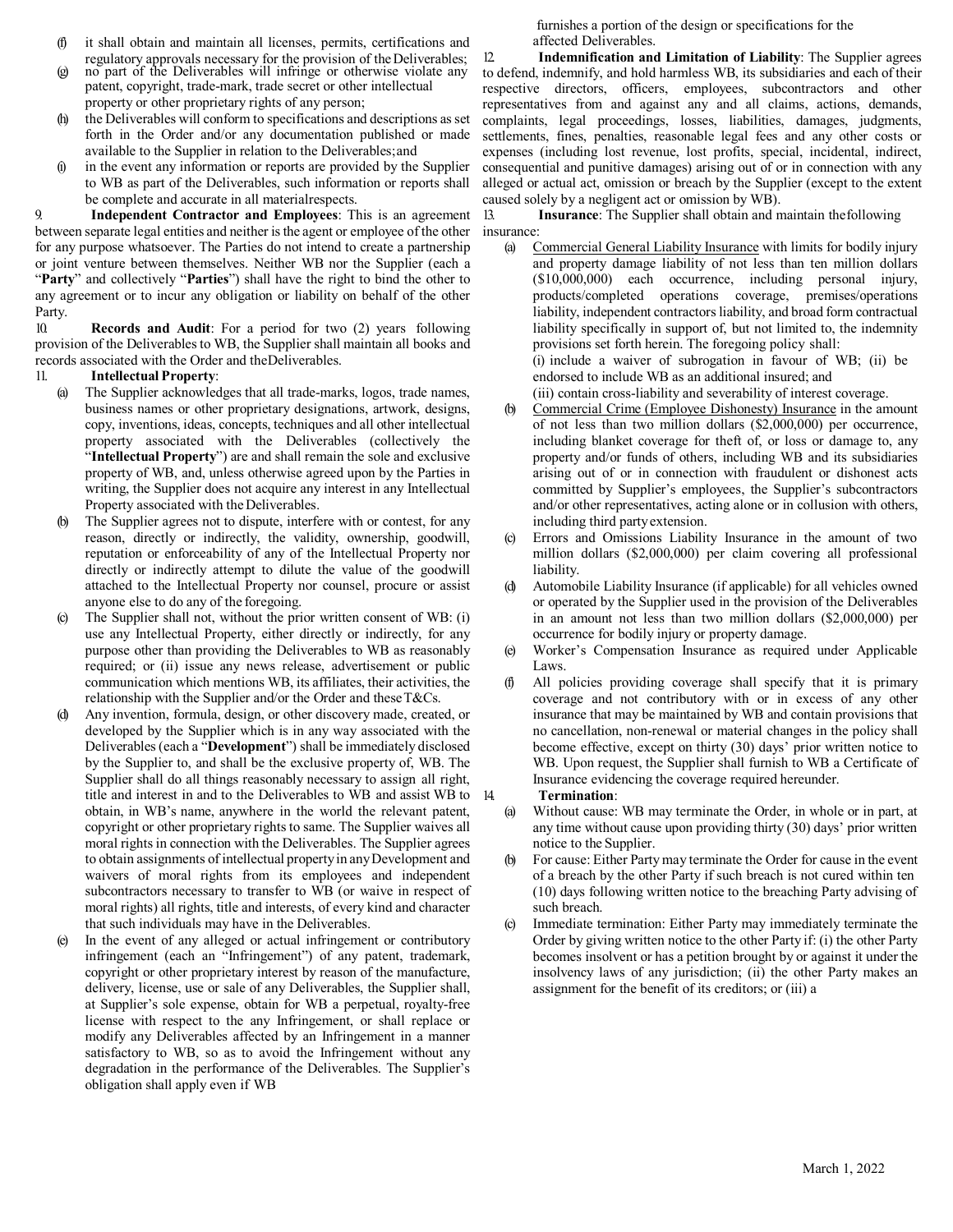receiver, trustee or similar agent is appointed with respect to any property or business of the other Party.

15. **Force Majeure**: Neither Party will hold the other Party liable for failure to comply with any term of the T&Cs or Order where failure to comply has been caused by an event or conditions beyond the reasonable control of the affected Party (each a "**Force Majeure Event**"). A Force Majeure Event may include an act of God, force of nature, fire or other casualty, expropriations, war like activity, insurrection, civil commotion or other similar act, but expressly excluding labour unrest or strikes by Supplier's employees, subcontractors and/or other representatives. In the event of the occurrence of a Force Majeure Event, the affected Party shall notify the non-affected Party promptly upon the occurrence of same and describe in reasonable detail the circumstances causing the Force Majeure Event. The affected Party must immediately commence all reasonable efforts to mitigate the Force Majeure Event.

#### 16. **Confidentiality**:

- (a) "**Confidential Information**" shall mean information received by one Party (the "**Receiving Party**") from the other Party (the "**Disclosing**  Party") that is proprietary to the Disclosing Party, not generally known in the applicable industry, would reasonably be considered confidential to the Disclosing Party, would do the Disclosing Party harm if divulged or that is marked, disclosed as or advised as being "confidential" or "proprietary" by the Disclosing Party, including the terms of the Order and theseT&Cs.
- (b) The Receiving Party shall keep strictly confidential all Confidential Information and prevent the unauthorized use or disclosure of all Confidential Information. The Receiving Party shall not use any Confidential Information for any purpose other than to provide the Deliverables. In no event will the Receiving Party use less than the degree of care and means that it uses to protect its own information of like kind, but in any event not less than reasonable care, to prevent the unauthorized use or disclosure of any Confidential Information.
- (c) Exceptions: Notwithstanding the foregoing, the Receiving Party shall not be liable for use or disclosure of any Confidential Information that: (i) was already published or otherwise in the public domain through authorized disclosure at the time it is disclosed by the Disclosing Party to the Receiving Party; (ii) was already available or known to the Receiving Party (as established by the Receiving Party's records) at the time it is disclosed to the Receiving Party by the Disclosing Party; (iii) is independently developed by the Receiving Party without reference to information disclosed by the Disclosing Party, provided such development can be adequately substantiated by the Receiving Party's records; or (iv) is disclosed by the Receiving Party in response to an order of a court or other governmental authority provided that the Receiving Party provides the Disclosing Party prompt notice of any such order so that the Disclosing Party may seek a protective order or applicablerelief.
- Need-To-Know Basis: Each Party shall only make available the Confidential Information to its employees and agents on a need-toknow basis and shall advise such employees and agents of the restrictions set forth herein with respect to the use of such Confidential Information. The Receiving Party shall be responsible for the unauthorized disclosure of any Confidential Information by its employees and agents.

(e) The Receiving Party acknowledges that a breach or threatened breach by the Receiving Party of any of the provisions in this Section would cause the Disclosing Party irreparable harm not compensable in damages alone and that in such instance the Disclosing Party maybe entitled to seek and obtain, in a summary manner, interim, interlocutory and permanent injunctive relief without showing irreparable harm, specific performance and other equitable remedies.

17. **Dispute Resolution**: Any dispute, controversy or claim (collectively, "**Dispute**") arising in connection with the Deliverables, the Order or these T&Cs shall be settled by good faith negotiation between the Parties. If a Dispute is not resolved within thirty (30) days from delivery of a request to negotiate, WB shall be entitled, but not obligated, to refer the Dispute to mediation or binding arbitration, at its discretion. If WB issues a notice of mediation or arbitration, the Supplier hereby consents to the submission of the Dispute to the mediator or arbitrator.

18. **Assignment and Subcontracting**: The Supplier may not assign or transfer the Order and these T&Cs or any part thereof, to any third party, without the prior written consent of WB, which consent may be withheld at WB' sole discretion. WB may assign or transfer the Order and these T&Cs or any part thereof, to any of its assigns, subsidiaries, successors or other entity provided WB gives prior written notice to the Supplier. The Supplier hereby agrees to extend the same terms and conditions of the Order and these T&Cs to any subsidiary and/or parent company of WB. The Supplier shall not subcontract all or part of the Deliverables to any third party unless it obtains the prior written consent of WB which such consent may be unreasonably withheld.

19. **Notices**: Any notice required pursuant to these T&Cs must be in writing in English and delivered in person, sent by registered mail, return receipt requested, postage prepaid or sent by email, to the address and individual indicated on the Order. All such notices shall be effective on the date received.

20. **Governing Law and Jurisdiction**: For an Order issued in the United States, the laws of the State of Indiana and the applicable laws of the United States shall govern the Order and these T&Cs. For an Order issued in Canada, the laws of the Province of Ontario and the applicable laws of Canada shall govern the Order and these T&Cs.

21. **Conflicts**: In the event of a conflict or inconsistency in any provisions in these T&Cs, the Order, or any other document issued by either Party, such conflict or inconsistency shall be resolved in the following order or priority: (a) these T&Cs; (b) the Order; (c) any document issued by WB; and (d) any document issued by the Supplier.

22. **Severability**: Any provision in the Order or these T&Cs that is prohibited or unenforceable in any jurisdiction is, as to that jurisdiction, ineffective to the extent of such prohibition or unenforceability and issevered from the balance of the Order or T&Cs, as applicable, all without affecting the remaining provisions or affecting the validity or enforceability of such provisions in any other jurisdiction.<br>23. **Entire Agreement and** 

23. **Entire Agreement and Waiver**: The Order and these T&Cs constitute the entire agreement between the Parties with respect to the provision of the Deliverables, and supersedes all other written or oral understandings or agreements between the Parties with respect to the provision of the Deliverables. No variation or modification of the Order or these T&Cs shall be valid unless an amendment in writing is signed by a duly authorized officer of each Party.

#### *[END OF PURCHASE ORDER TERMS AND CONDITIONS]*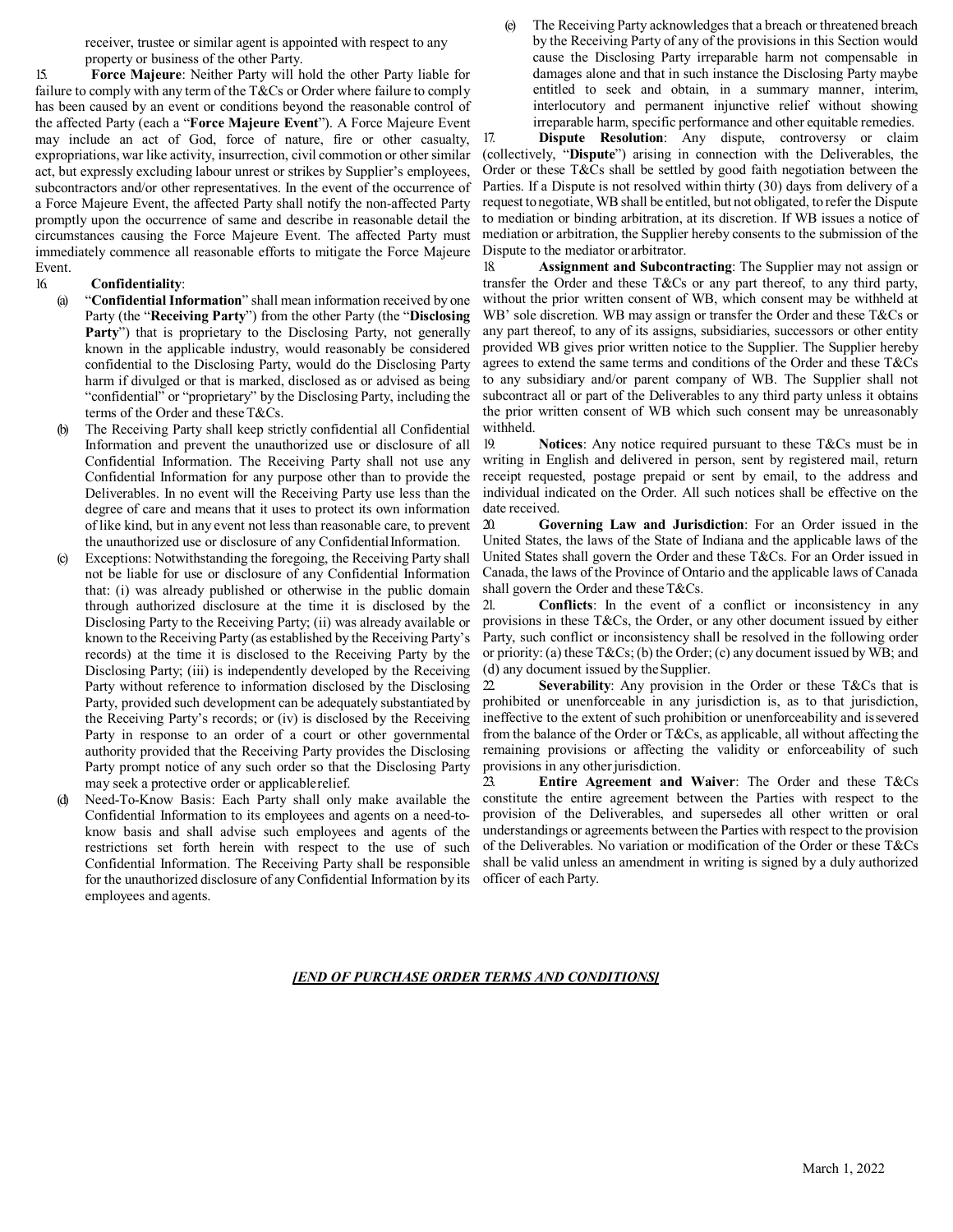<span id="page-4-0"></span>Wonderbrands



## **MODALITÉS D'ACHAT**

1. **Application** : Les présentes modalités à l'intention des fournisseurs (les « **modalités** ») s'appliquent aux achats de livrables effectués par WB auprès du fournisseur aux termes d'une commande. Les présentes modalités sont par les présentes intégrées à toute commande passée au fournisseur. Le fournisseur convient par les présentes que toute disposition d'une commande qui est incompatible avec les modalités est réputée nulle et sans effet et ne s'applique pas à l'achat de livrables par WB. Pour les besoins des présentes modalités a) « **WB** » désigne Wonder Brands Inc. et/ou WB Frozen US, LLC et/ou son licenciés et/ou filiales; b) « **fournisseur** » s'entend de la partie désignée dans une commande qui vend ou fournit des livrables à WB; c)

« **livrables** » désigne les biens, matériaux et/ou services fournis à WB par le fournisseur aux termes d'une commande; et d) « **commande** » désigne tout bon de commande ou document utilisé pour commander des livrables du fournisseur qui mentionne les présentes modalités ou comporteun lien vers les présentes modalités.

2. **Propriété** : Le titre de tout article faisant partie des livrables fournis à WB et le risque de perte de cet article sont transférés à WB une fois que l'article en question a été livré à WB (et installé, s'il y a lieu), conformément aux présentes modalités, à moins qu'il ait été refusé par WB.

3. **Frais** :

- a) En contrepartie de la fourniture des livrables, WB paie au fournisseur les frais indiqués dans la commande (les « **frais** »).
- b) Sauf stipulation contraire dans la commande, les frais sont fixes et comprennent la totalité des frais de transport, des droits et des taxes. Le fournisseur n'a pas droit au paiement anticipé des livrables, etles frais sont payés au fournisseur dans les soixante (60) jours suivant la réception par WB d'une facture exacte et complète. Le fournisseur ne saurait émettre une facture pour des livrables qui n'ont pas été acceptés par WB. WB peut déduire la totalité ou une partie de tout paiement dû par le fournisseur à WB de toute somme payable au fournisseur par WB ou ses filiales.

4. **Aucun achat minimum** : Sauf disposition contraire expresse dans la commande, rien n'oblige WB à acheter une quantité minimale de livrables du fournisseur.

5. **Lois applicables** : Le fournisseur respecte en tout temps l'ensemble des lois applicables. Aux fins des présentes modalités, le terme « **lois applicables** » désigne les lois fédérales, provinciales, étatiques, territoriales et municipales et l'ensemble des règles, règlements, ordonnances, codes, normes et pratiques, y compris les politiques et lignes directrices publiées par WB, qui s'appliquent de toute manière aux livrables, y compris le document de Weston intitulé « Food Safety Program Schedule »(programme de salubrité alimentaire de WB) et les autres règles en matière de santé et sécurité et d'environnement. Pour les produits liés à des aliments, y compris le contenu, l'emballage et l'étiquetage, les lois applicables comprennent également la loi des États-Unis intitulée *Federal Food, Drug, and Cosmetic Act of 1938*, la *Loi surles aliments et drogues* du Canada et ses règlements d'application, la loi des États-Unis intitulée *Fair Packaging and Labeling Act*, la *Loi sur l'emballage et l'étiquetage des produits de consommation* et la loi des États-Unis intitulée *Food Safety Modernization Act*, selon le cas. En outre, le fournisseur obtient, sans frais pour WB, des autorisations et attestations en matière d'indemnisation des accidents du travail et de sécurité du travail pour l'ensemble de ses employés et mandataires qui participent à la fourniture des livrables et fournit sur demande des copies de ces attestations à WB.

6. **Livraison** : Si les livrables incluent l'expédition d'articles :

Le fournisseur emballe, étiquette et expédie ces articles convenablement, conformément aux instructions précises fournies par WB (ainsi qu'aux lois applicables et aux normes du secteur), et il en assure la livraison, sans perte, dommage ni détérioration, au point de livraison indiqué par WB à la date de livraison ou à l'intérieur du délai de livraison fixé par WB. Le fournisseur avise dans les plus brefs délais WB de toute situation connue ou soupçonnée susceptible de retarder la livraison des articles. Le numéro de commande doit être indiqué sur le contenant, le bordereau d'expédition, la facture et la correspondance ayant trait à la commande, selon le cas;

- b) WB et ses représentants autorisés ont le droit, mais non l'obligation, d'inspecter les livrables aux moments et aux endroits désignés par WB avant, pendant ou après la livraison ou l'exécution de la commande. Les livrables font l'objet d'une inspection finale par WB ou ses représentants autorisés avant leur acceptation à la destination finale indiquée. Le fait, par WB d'inspecter, d'examiner, de soumettre à un essai ou de payer des livrables ou d'omettre de le faire, ou l'acceptation par WB de livrables ne libère aucunement le fournisseur de son obligation de respecter toutes les exigences énoncées dans les présentes modalités et ne porte aucunement atteinte au droit de WB de refuser ou d'annuler l'acceptation de livrables non conformes ou de se prévaloir d'autres recours auxquels elle a droit, même si WB était au courant de la non-conformité ou de son importance et même si la non-conformité était facilement décelable. WB se réserve le droit de passer en revue les procédures d'assurance et de contrôle de la qualité du fournisseur;
- Tout livrable qui n'est pas entièrement conforme aux présentes modalités, à la commande ou aux spécifications, instructions, dessins ou données communiqués au fournisseur (ou, en l'absence de spécifications, aux normes du secteur) ou qui viole les lois applicables peut être refusé par WB et retourné ou conservé aux frais et aux risques du fournisseur. WB peut facturer au fournisseur la totalité des dépenses engagées pour inspecter, déballer, examiner, remballer, entreposer et réexpédier des articles refusés pour les raisons énoncées dans les présentes. Les recours de WB susmentionnés ne sont pas exclusifs, et WB peut tenir le fournisseur responsable des dommages découlant de toute violation ou de tout défaut aux termes des présentes.

**Rappel** : Si la totalité ou une partie des livrables est assujettie à une ordonnance ou à une exigence aux termes des lois applicables obligeant WB ou le fournisseur à rappeler, à remplacer, à réparer ou à reprendre autrement la totalité ou une partie des livrables, ou si WB ou le fournisseur, agissant raisonnablement, détermine qu'il est nécessaire de procéder à un rappel volontaire (dans chacun des cas, un « **rappel** ») avant qu'une ordonnance ou une exigence en ce sens ne soit émise, le fournisseur assume la totalité des coûts, dépenses et autres pertes (y compris les pertes de profits) associés à cette mesure, y compris les frais liés au transport et/ou à la destruction des livrables faisant l'objet du rappel et le coût total de ceux-ci. Le fournisseur collabore pleinement avec WB dans le cadre de tout rappel de livrables et fournit les données sur la qualité et la fabrication raisonnablement demandées par WB relativement aux livrables rappelés dans les 24 heures suivant la demande de WB.

8. **Déclarations et garanties** : Le fournisseur fait les déclarations et donne les garanties suivantes, selon le cas :

- a) il fournit, fait fonctionner et gère les livrables d'une manière professionnelle, compétente et prudente sur le plan commercial en faisant appel à un nombre adéquat d'employés qualifiés ayant reçu une formation et possédant les compétences appropriées;
- b) il possède les ressources et qualifications nécessaires pour fournir les livrables, y compris les connaissances, les compétences et l'expérience appropriées;
- s'il y a lieu, les livrables sont en bon état de fonctionnement et exempts de défaut important, et ils sont manutentionnés, entreposés, expédiés et utilisés d'une manière compétente et en conformité avec les pratiques et normes de sécurité et de salubrité du secteur;
- d) les livrables sont i) neufs et exempts de vice de conception, de fabrication et de matériaux; ii) de qualité marchande, en bon état de fonctionnement et convenables aux fins envisagées par WB; et iii) libres de sûretés, de charges, de priorités ou de droits, et le fournisseur détient des titres de propriété valables et négociables à l'égard de tous les livrables;
- e) il fournit les livrables conformément aux lois applicables, et la commande et les présentes modalités ne violent aucune autre entente auquel le fournisseur peut être assujetti;
- il obtient et maintient l'ensemble des licences, permis, certifications et approbations réglementaires nécessaires à la fourniture des livrables;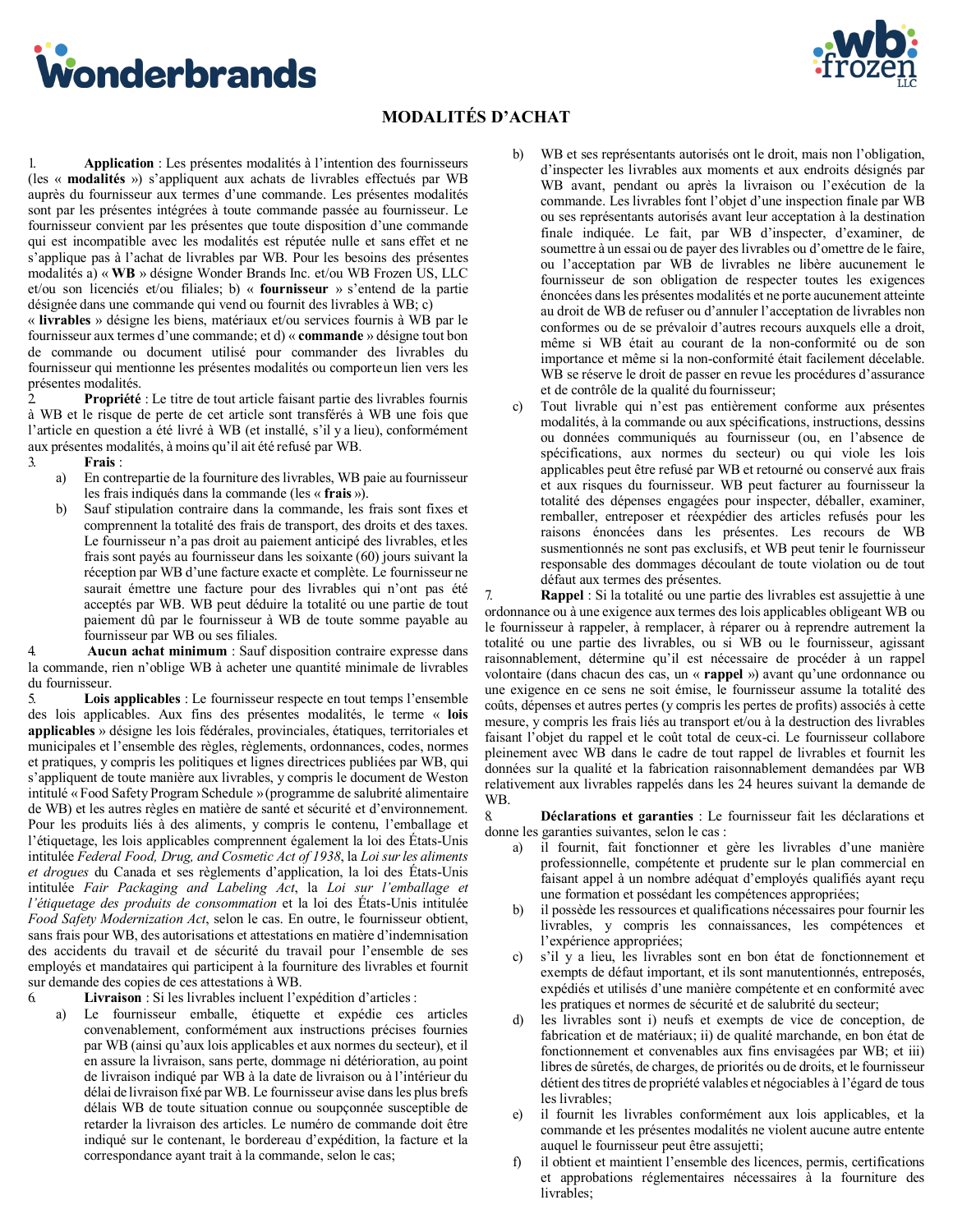aucune partie des livrables ne saurait violer de brevet, de droit d'auteur, de marque de commerce, de secret commercial, de droit depropriété intellectuelle ni d'autre droit exclusif détenu par toute personne;

- g) les livrables respectent les spécifications et descriptions indiquées dans la commande ou la documentation publiée ou mise à la disposition du fournisseur relativement aux livrables;
- h) si le fournisseur remet de l'information ou des rapports à WB dans le cadre de la fourniture des livrables, ceux-ci sont exhaustifs et exacts à tous égards importants.

9. **Entrepreneurs indépendants et employés** : La présente entente intervient entre deux entités juridiques distinctes, et aucune de ces entités n'est le mandataire ou l'employé de l'autre entité à quelque fin que ce soit. Les parties n'ont pasl'intention de créer de partenariat ni de coentreprise entre elles. Ni WB ni le fournisseur (chacun, une « **partie** » et, collectivement, les « **parties**  ») n'a le droit de lier l'autre partie aux termes de toute entente ni d'assumer toute obligation ou responsabilité au nom de l'autre partie.

10. **Dossiers et audit** : Pendant deux (2) ans après la fourniture de livrables à WB, le fournisseur conserve l'ensemble des livres et registres associés à la commande et aux livrables.

#### 11. **Propriété intellectuelle** :

- a) Le fournisseur reconnait que l'ensemble des marques de commerce, logos, noms commerciaux ou autres noms exclusifs, illustrations, dessins, copies, inventions, idées concepts, techniques et autres éléments de propriété intellectuelle associés aux livrables (collectivement, la « **propriété intellectuelle** ») sont et demeurent la propriété exclusive de WB et que, à moins que les parties en conviennent autrement par écrit, le fournisseur n'acquiert aucun intérêt dans la propriété intellectuelle associée aux livrables.
- b) Le fournisseur convient de ne pas contester, pour quelque motif que ce soit, directement ou indirectement, la validité, la propriété ou le caractère exécutoire de la propriété intellectuelle, ni de porter atteinte, directement ou indirectement, à la cote d'estime ou à la réputation de la propriété intellectuelle et de s'abstenir de tenter, directement ou indirectement, de diminuer la valeur de la cote d'estime rattachée à la propriété intellectuelle ou d'aider ou d'amener quiconque à faire ce qui précède, y compris en lui fournissant des conseils.
- c) Le fournisseur ne saurait faire ce qui suit sans le consentement écrit préalable de WB : i) utiliser la propriété intellectuelle, directement ou indirectement, pour toute fin autre que la fourniture de livrables à WB dans la mesure raisonnablement requise; ou ii) publier un communiqué, une annonce ou une communication publique qui mentionne WB, les membres du même groupe que WB, leurs activités, la relation avec le fournisseur ou la commande et les présentes modalités.
- d) Les inventions, formules, dessins et autres découvertes faits, créés ou élaborés par le fournisseur qui sont de quelque manière que ce soit associés aux livrables (chacun, une « **création** ») doivent être immédiatement divulgués par le fournisseur à WB et sont la propriété exclusive de cette dernière. Le fournisseur prend toutes les mesures raisonnables afin de céder à WB la totalité des droits, titres et intérêts visant les livrables et d'aider WB à obtenir, au nom de WB, partout dans le monde, les brevets, droits d'auteurs et autres droits de propriété pertinents à l'égard des livrables. Le fournisseur renonce à tous les droits moraux liés aux livrables. Le Il convient en outre d'obtenir de ses employés et entrepreneurs indépendants les cessions de la propriété intellectuelle visant toute création et les renonciations aux droits moraux nécessaires pour transférer à WB la totalité des droits, titres et intérêts de quelque nature que ce soit que ces personnes peuvent avoir à l'égard des livrables (ou, dans le cas des droits moraux, pour renoncer à ceux-ci en faveur de WB).
- En cas de contrefaçon réelle ou alléguée ou de complicité de contrefaçon (chacune, une « **contrefaçon** ») de brevet, de marque de commerce, de droit d'auteur ou d'autre droit exclusif découlant de la fabrication, de la livraison, de la concession sous licence, de l'utilisation ou de la vente de livrables, le fournisseur obtient à ses frais, pour le compte de WB, une licence perpétuelle et sans redevance à l'égard de toute contrefaçon, ou il remplace ou modifie les livrables touchés par une contrefaçon d'une manière jugée satisfaisante par WB, de manière à éviter la contrefaçon sans dégrader le rendement des livrables. L'obligation du fournisseur s'applique même si WB fournit une partie du dessin ou des spécifications des livrables touchés.

12. **Indemnisation et limitation de la responsabilité** : Le fournisseur convient de prendre le fait et cause de WB, ses filiales et leurs administrateurs, dirigeants, employés, sous-traitants et autres représentants respectifs et de les indemniser, le cas échéant, à l'égard des réclamations, actions, demandes, plaintes, procédures juridiques, pertes, responsabilités, dommages, jugements, règlements, amendes, pénalités, honoraires juridiques raisonnables et autres coûts et dépenses (y compris la perte de revenus ou de profits et les dommages spéciaux, accessoires, indirects, consécutifs et punitifs) découlant d'un acte, d'une omission ou d'une violation réels ou allégués par le fournisseur (sauf dans la mesure où ils sont causés uniquement par la négligence ou une omission de WB).

13. **Assurance** : Le fournisseur souscrit et conserve les assurances suivantes :

- a) Assurance de la responsabilité civile des entreprises assortie d'une limite pour les blessures corporelles et les dommages matériels d'au moins dix millions de dollars (10 000 000 \$) par sinistre, y compris la couverture des lésions corporelles, des produits et travaux terminés, de la responsabilité associée aux locaux et aux activités, de la responsabilité des entrepreneurs indépendants et de la responsabilité contractuelle à formule étendue, afin de respecter expressément, mais non exclusivement, les dispositions d'indemnisation énoncées dans les présentes. La police susmentionnée : i) inclut une renonciation à la subrogation enfaveur de WB; ii) comporte un avenant désignant WB en tant qu'assuré additionnel; et (iii) comporte une clause de responsabilité réciproque ainsi qu'une clause d'individualité des intérêts.
- Assurance contre les crimes commerciaux (détournements pas le personnel) d'un montant d'au moins deux millions de dollars (2 000 000 \$) par sinistre, y compris une garantie générale pour le vol, la perte ou l'endommagement de biens et/ou de fonds d'autrui, y compris WB et ses filiales, découlant d'actes frauduleux ou malhonnêtes commis par les employés du fournisseur, les soustraitants du fournisseur ou d'autres représentants du fournisseur, agissant seuls ou en collusion avec d'autres, ou s'y rapportant, y compris une clause d'étendue aux tiers (au sens de l'expression anglophone « third-party extension »).
- c) Assurance responsabilité civile professionnelle d'un montant d'au moins deux millions de dollars (2 000 000 \$) par réclamation.
- d) Assurance responsabilité automobile (s'il y a lieu) d'un montant d'au moins deux millions de dollars (2 000 000 \$) par sinistre pour les blessures corporelles ou les dommages matériels couvrant l'ensemble des véhicules détenus en propriété ou exploités par le fournisseur qui sont utilisés dans le cadre de la fourniture des livrables.
- e) Assurance contre les accidents du travail exigée par les lois applicables.
- f) Chaque police doit préciser qu'elle est en première ligne, non contributoire et non en excédent de toute autre assurance pouvant être souscrite par WB et comporter des dispositions indiquant qu'aucune annulation, qu'aucun non-renouvellement, et qu'aucune modification importante de celle-ci ne saurait entrer en vigueur à moins qu'un préavis écrit de trente (30) jours n'ait été remis à WB. Sur demande, le fournisseur fournit à WB un certificat d'assurance attestant la souscription des couvertures requises aux termes des présentes.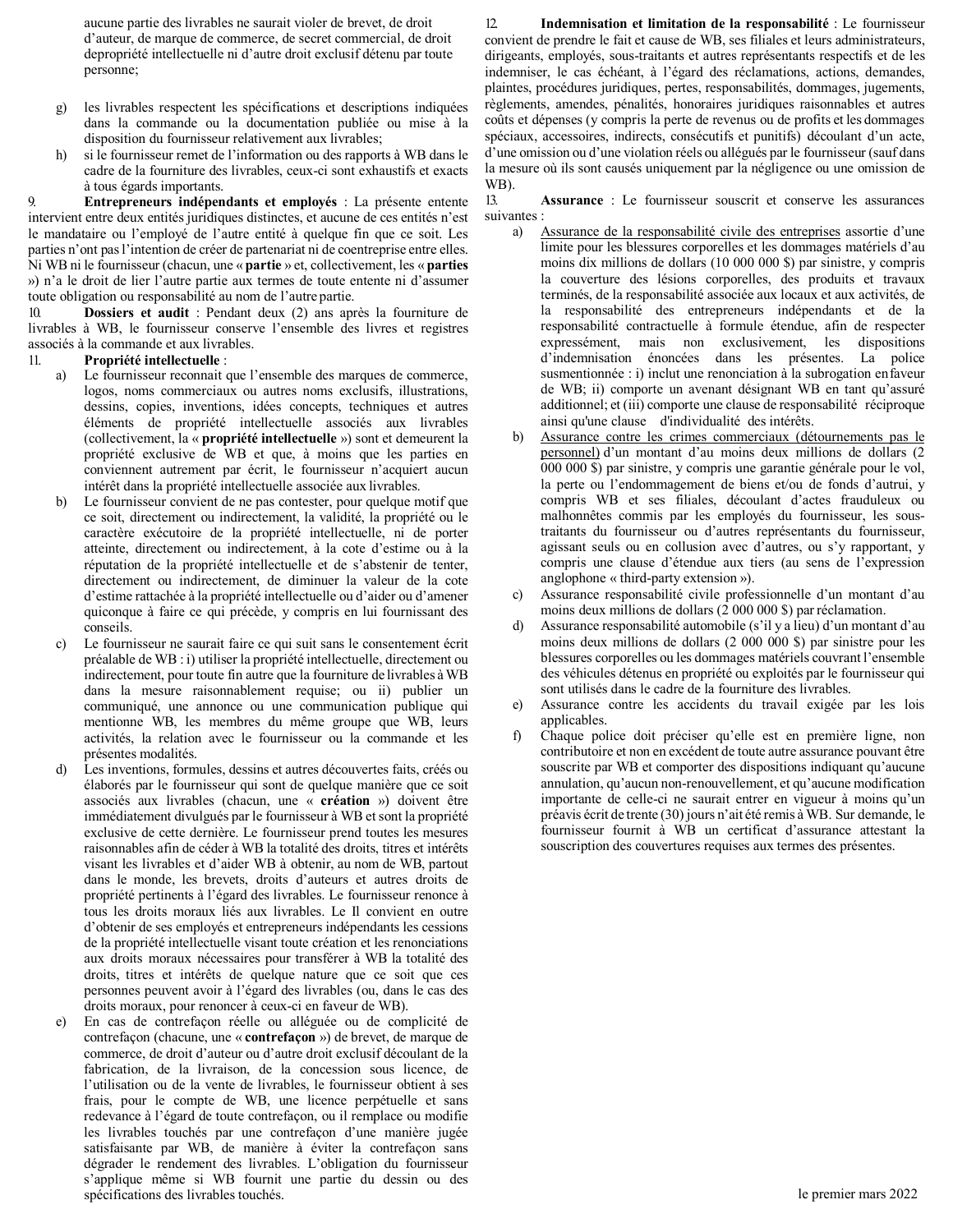#### 14. **Résiliation** :

- a) Sans motif valable : WB peut résilier une commande, en totalité ou en partie, à tout moment et sans évoquer de motif valable, en remettant un préavis écrit de trente (30) jours au fournisseur en ce sens.
- b) Pour motif valable : Chaque partie peut résilier une commande si l'autre partie commet un manquement qui n'est pas corrigé dans les dix (10) jours suivant la remise d'un avis de manquement écrit à la partie en défaut.
- c) Résiliation immédiate : Chaque partie peut résilier immédiatement une commande en remettant un avis écrit à l'autre partie si : i) l'autre partie devient insolvable ou présente une requête de mise en faillite ou fait l'objet d'une requête de mise en faillite aux termes deslois sur l'insolvabilité de tout territoire; ii) l'autre partie fait une cession en faveur de ses créanciers; ou iii) un séquestre, un fiduciaire ou un représentant similaire est nommé à l'égard d'un bien ou d'une entreprise de l'autre partie.

15. **Force majeure**: Aucune partie ne saurait tenir l'autre partie responsable de l'omission de respecter toute disposition des modalités ou d'une commande lorsque cette omission est due à une situation ou à un événement raisonnablement indépendant de la volonté de l'autre partie (chacun, un « **cas de force majeure** »). Les cas de force majeur comprennent notamment un désastre naturel, un acte de la nature, un incendie ou un autre sinistre, une expropriation, un événement assimilable à la guerre, une insurrection, un mouvement populaire ou un événement similaire, mais ils excluent expressément les agitations ouvrières et les grèves par les employés, les soustraitants ou d'autres représentants du fournisseur. Si un cas de force majeure survient, la partie touchée en avise dans les plus brefs délais l'autre partie et décrit de façon raisonnablement détaillée les circonstances ayant entrainé le cas de force majeure. La partie touchée prend immédiatement toutes les mesures raisonnables pour atténuer les incidences du cas de force majeure.

#### 16. **Confidentialité** :

- a) Le terme « **information confidentielle** » désigne l'information reçue par une partie (le « **destinataire** ») de l'autre partie (la « **partie divulgatrice** ») qui est exclusive à la partie divulgatrice, qui n'est pas généralement connue dans le secteur applicable, qui serait raisonnablement considérée comme des renseignements confidentiels de la partie divulgatrice, dont la divulgation porterait atteinte à la partie divulgatrice ou qui est désignée comme étant « confidentielle » ou « exclusive » par la partie divulgatrice, et il inclut les dispositions d'une commande et les présentes modalités.
- b) Le destinataire préserve strictement la confidentialité de l'information confidentielle et empêche l'utilisation ou la divulgation non autorisée d'information confidentielle. Le destinataire nesaurait utiliser de l'information confidentielle pour une fin autre que la fourniture des livrables. Pour empêcher l'utilisation ou la divulgation non autorisée d'information confidentielle, le destinataire agit dans tous les cas avec un degré de diligence qui ne saurait être inférieur à celui dont il fait preuve pour protéger son information de nature similaire, et il agit dans tous les cas au moins avec un degré de diligence raisonnable.
- c) Exceptions : Malgré la disposition précédente, le destinataire n'est pas responsable de l'utilisation ou de la divulgation d'information confidentielle qui : i) avait déjà été publiée ou était déjà autrement passée dans le domaine public à la suite d'une divulgation autorisée au moment de sa communication par la partie divulgatrice au destinataire; ii) était déjà à la disposition ou déjà connue du destinataire (comme le démontrent les dossiers du destinataire) au moment de sa communication par la partie divulgatrice au destinataire; iii) a été élaborée de manière indépendante par le destinataire sans utiliser d'information communiquée par la partie divulgatrice, dans la mesure où les dossiers du destinataire le démontrent; ou iv) est divulguée par le destinataire en réponse à une ordonnance d'un tribunal ou d'une autorité gouvernementale, à la condition que le destinataire remette dans les plus brefs délais à la partie divulgatrice un avis l'informant de l'existence de cette ordonnance afin que la partie divulgatrice puisse demander une ordonnance préventive ou une autre mesure de redressement.
- Accès sélectif : Chaque partie met l'information confidentielle à la disposition uniquement de ses employés et mandataires qui ont besoin d'en prendre connaissance, et elle informe ceux-ci des restrictions énoncées dansles présentes relativement à l'utilisation de l'information confidentielle. Le destinataire est responsable de l'utilisation non autorisée d'information confidentielle par ses employés et mandataires.
- e) Le destinataire reconnait que la violation réelle ou imminente par le destinataire de l'une quelconque des dispositions du présent article causerait à la partie divulgatrice un préjudice irréparable qui n'est pas indemnisable uniquement par le paiement de dommages-intérêts, et que, dans cette situation, la partie divulgatrice peut avoir le droit de demander et d'obtenir, par voie sommaire, une injonction provisoire, interlocutoire et permanente sans démontrer l'existence d'un préjudice irréparable, d'exiger l'exécution en nature ou de se prévaloir d'autres recours en equity.

17. **Résolution des différends** : Les différends et réclamations (collectivement, un « **différend** ») ayant trait aux livrables, à une commande ou aux présentes modalités sont résolus dans le cadre de négociations de bonne foi entre les parties. Si un différend n'est pas résolu dans les trente (30) jours suivant la remise d'une demande de négociation, WB a le droit, mais non l'obligation, de soumettre le différend à la médiation ou à l'arbitrage exécutoire, à son appréciation. Si WB émet un avis de médiation ou d'arbitrage, le fournisseur consent par les présentes à ce que le différend soit soumis au médiateur ou à l'arbitre.

18. **Cession et sous-traitance** : Le fournisseur ne saurait céder ou transférer une commande ou les présentes modalités ou toute partie de cellesci à une tierce partie sans le consentement écrit préalable de WB, que celle-ci peut refuser de donner, à son appréciation. WB peut céder ou transférer une commande et les présentes modalités ou toute partie de celles-ci à ses ayants droit, à ses filiales, à ses successeurs ou à une autre entité moyennant la remise d'un préavis écrit au fournisseur. Le fournisseur convient par les présentes d'appliquer les mêmes dispositions des commandes et les présentes modalités à toute filiale ou société mère de WB. Le fournisseur ne saurait donner en soustraitance à une tierce partie la totalité ou une partie des livrables à moins d'avoir obtenu le consentement écrit préalable de WB, qui peut retenir son consentement, même de façon déraisonnable.

19. **Avis** : Tout avis devant être donné aux termes des présentes modalités doit être fait par écrit, rédigé en anglais et remis en mains propres, transmis par courrier recommandé affranchi avec demande de récépissé ou transmis par courrier électronique à l'adresse et à la personne indiquées dans la commande. Tous ces avis prennent effet à la date de leur réception.

20. **Droit applicable et territoire compétent** : Dans le cas d'une commande passée aux États-Unis, la commande et les présentes modalités sont régies par leslois de l'État d'Indiana et leslois applicables des États-Unis. Dans le cas d'une commande passée au Canada, la commande et les présentes modalités sont régies par les lois de la province d'Ontario et les lois applicables du Canada.

21. **Conflits** : En cas de conflit ou d'incompatibilité entre les dispositions des présentes modalités, d'une commande ou de tout autre document émis par l'une ou l'autre des parties, ce conflit ou cette incompatibilité est résolu dans l'ordre de préséance suivant : a) les présentes modalités; b) la commande; c) tout document émis par WB; et d) tout document émis par le fournisseur.

22. **Divisibilité** : Toute disposition d'une commande ou des présentes modalités qui est interdite ou non exécutoire dans un territoire ne s'applique pas dans le territoire en question dans la mesure où elle est interdite ou non exécutoire, et elle est dissociée de la commande ou des modalités, selon le cas, sans incidence sur les autres dispositions ni sur leur validité ou caractère exécutoire dans tout autre territoire.

23. **Intégralité de l'entente et renonciation** : La commande et les présentes modalités constituent l'entente intégrale intervenue entre les parties relativement à la fourniture des livrables, et elles remplacement les autres ententes ou conventions écrites ou verbales intervenues entre les parties relativement à la fourniture des livrables. La commande ou les présentes modalités peuvent être modifiées uniquement au moyen d'un instrument écrit signé par un dirigeant dûment autorisé de chaque partie.

#### *[FIN DES MODALITÉS D'ACHAT]*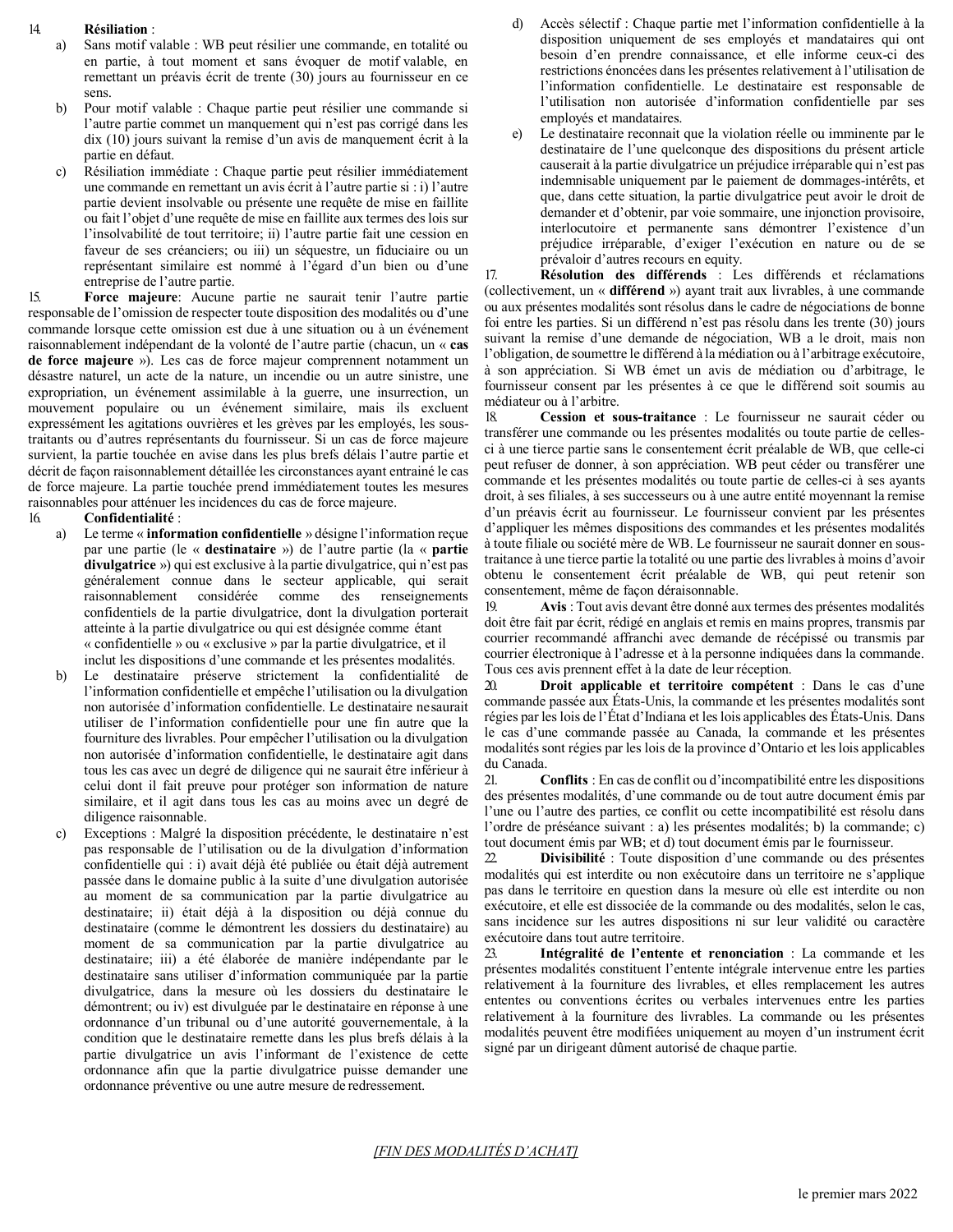<span id="page-7-0"></span>



## **TERMS AND CONDITIONS OF SALE**

1. Application of Conditions; Express Rejection of Other Terms. These Terms and Conditions of Sale ("Terms") shall apply to purchases of Products by the Customer from WB. These T&Cs are hereby incorporated into an Order issued to WB or an applicable customer agreement that references these Terms (the "Agreement"). The Customer hereby agrees that any terms in an Order that are in conflict with or otherwise not consistent with the Terms shall be deemed void and not applicable to the purchase of Products by the Customer. For the purposes of these Terms: (a) "**WB**" shall mean Wonder Brands Inc. and/or WB Frozen US, LLC and/or any of its subsidiary companies; (b) "**Customer**" shall mean the party identified on an Order or in an Agreement who purchases Product from Weston; (c) "**Goods**" means any product or products identified in an Order purchased by the Customer from WB (d) "**Order**" means any purchase order or deliverable ordering Deliverables from WB which references or links to these Terms; (e) the "**Parties**" mean WB and the Customer and each, a "**Party**".

2. Purchase Orders. In order to place orders for Goods, Customer shall from time to time issue Purchase Orders ("PO") for the provision of Goods by WB. Each PO is deemed to include these Terms and, once accepted, all POs shall form part of the Agreement and together shall exclusively govern the purchase of Goods. Unless otherwise agreed to by the Parties, each PO shall be accepted by WB (a) upon execution or confirmation of acceptance by WB; or (b) through the provision by WB of Goods as requested by such PO. Each PO and each delivery, while governed by and subject to these Terms, shall stand as a separate transaction and shall have no consequences for other deliveries unless otherwise agreed to by the Parties. Purchase Orders for Goods cannot be cancelled or modified by Customer after acceptance except with the express written consent of Weston.

3. Price and Payment. Unless otherwise agreed by the Parties in writing, prices of the Goods are set forth in the POs or the Agreement and shall be inclusive of loading, freight, carriage, and insurance. Unless otherwise agreed by the Parties in writing, Weston's shall have the right to adjust prices at its sole discretion, including without limitation, to reflect changes in the product component, packaging, manufacturing and shipping costs associated with the manufacturing, packaging and delivery of the Goods, as applicable. The prices for the Goods do not include any costs for duties or taxes, the amount of which shall be added to each invoice or separately invoiced by WB to Customer. Unless otherwise agreed to by the Parties in writing, payment terms shall be net thirty (30) days from invoice.

4. Set-off. In no event is Customer authorized to deduct any amounts from the amounts owed WB unless specifically authorized in writing by WB.

5. Specifications: Inspection and Acceptance. WB warrants that the Goods shall comply with the specification or description referred to in the applicable Agreement. On delivery and sale of the Goods, Customer shall have the right to inspect the Goods and satisfy itself that the Goods meet specifications. A determination by Customer that the Goods do not conform to the agreed specifications or in the event of shortage in delivery, partial loss, or damage to the Goods shall be delivered in writing to WB within seven (7) days from the date of delivery. In no event shall any Goods be returned,

reworked, scrapped, resold, or donated by Customer without express written authorization of WB.

6. Delisting. WB may, at its sole discretion, elect to no longer produce ("Delist") one or more of the Goods listed in a PO, an Agreement, or other schedule or appendix. In such event, WB shall provide Customer with no less than 90 days written notice prior to such Delist. The Parties agree to use good faith commercial efforts to substitute alternative Goods for any such Goods subject to Delist.

7. Delivery; Title and Risk of Loss. Customer will work with WB to arrange transportation of any Goods to Customer's designated locations by Customer's designated carriers, the cost of which shall be borne by Customer. Should WB agree to delivery of any Goods to Customer's designated locations at the request of Customer using its own carriers, all costs of the delivery will continue to be borne by Customer. Delivery of Product shall be F.O.B. WB's facility. Risk of loss or destruction shall be with WB until Product is picked up by Customer's carrier, and thereafter, title and risk of loss shall pass to Customer.

8. Insurance. At all times during the fulfillment of WB's obligations under these Terms or an Agreement, WB shall maintain the following insurance:

- a. Commercial General Liability Insurance with limits for bodily injury and property damage liability of not less than five million dollars (\$5,000,000) per occurrence, including personal injury, products/completed operations coverage, premises/operations liability, independent contractors liability, and broad form contractual liability specifically in support of, but not limited to, the indemnity provisions set forth in these Terms. The foregoing policy shall be endorsed to include Supplier as an additional insured.
- b. Worker's Compensation Insurance as required under applicable laws.

Upon request, but only after the acceptance of these Terms or execution of a duly executed Agreement between the Parties, WB shall furnish to Customer a certificate of insurance evidencing the coverage hereunder. Any additional insurance coverage or increase in Weston's insurance limits as requested by Customer shall not be effective without WB's written confirmation thereof. In such event, Customer acknowledges and agrees that WB's base prices may be increased to accommodate such requests for additional insurance.

9. Recall. In the event any Goods may be harmful to the public, are in violation of any applicable laws or are subject to any recall (a "Recall"), the Parties shall immediately take all actions necessary to recall, withdraw, correct or destroy, as appropriate, the affected Goods in accordance with WB's directions and/or as ordered or recommended by governmental authorities. Either Party shall, as promptly as possible, notify the other Party in writing of any situation or circumstance which could result in a Recall or seizure of Goods. Upon receipt of such notification, WB shall immediately suspend distribution of any such Goods until further notice from Customer. The Parties shall cooperate fully in implementing any Recall of Goods, including without limitation, assisting WB in determining the scope and cause of the problem and the location of Weston's shipments of affected Goods, and providing assistance to WB in communicating and responding to government authorities. To the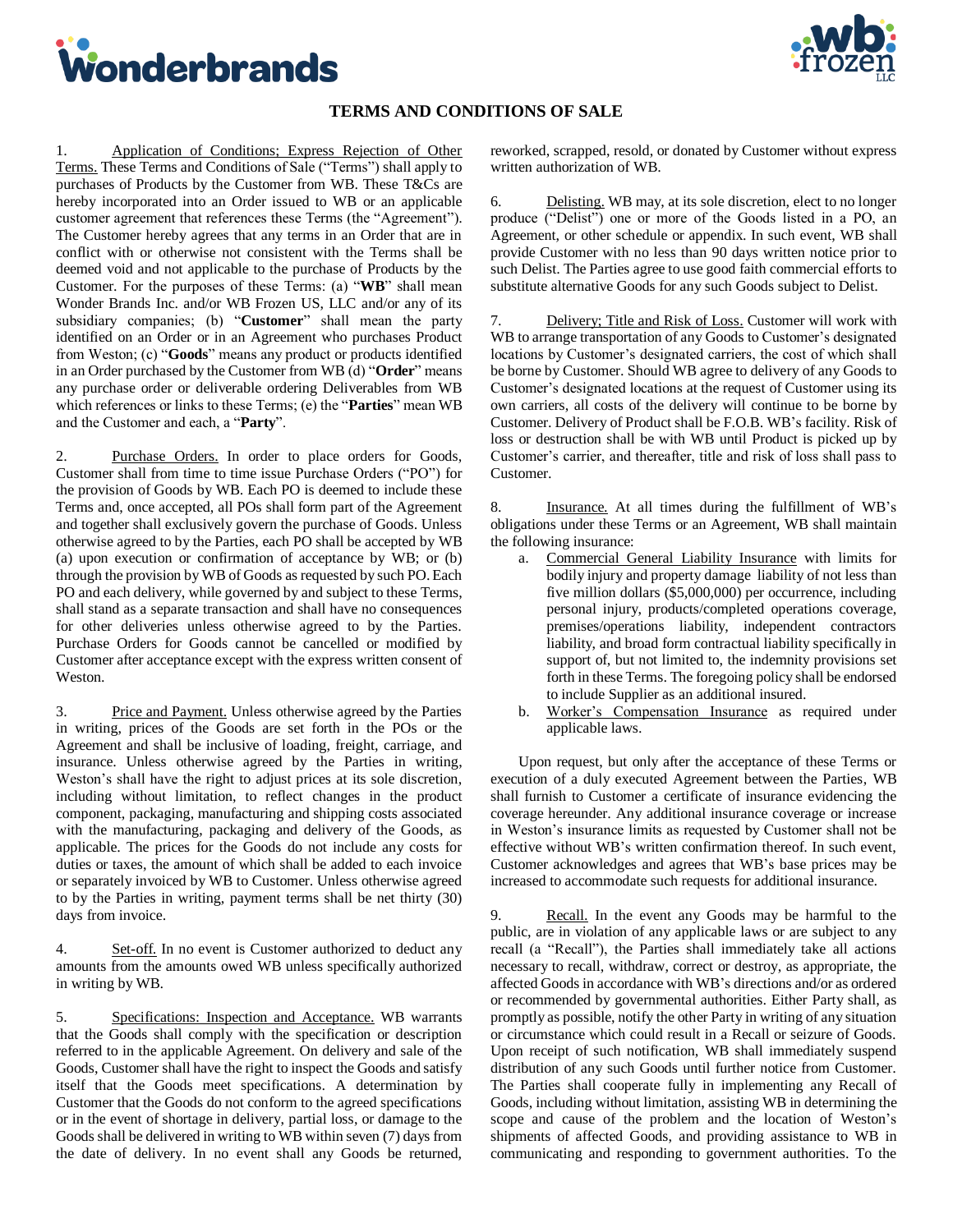extent permitted by applicable laws, Customer shall not make any communications to a government authority or to the public without the prior approval of WB. Unless the nonconformity or defect in the Goods subject to Recall or seizure is not attributable to any act or omission on the part of WB, WB shall be solely responsible for and bear all costs associated therewith and shall reimburse Customer upon demand for all losses, damages, documented costs and expenses incurred by Customer in connection with the Recall or seizure of such affected Goods including all replacement costs for such Goods, all amounts paid by Customer for such Goods, and Customer's cost of supplies purchased in relation to the Goods (if any) furnished by WB to Customer and incorporated into such Goods.

10. Confidentiality: For purposes of the Agreement, "Confidential Information" means information received by one Party (the "Receiving Party") from the other Party (the "Disclosing Party") that is proprietary to the Disclosing Party, not generally known in the applicable industry, would reasonably be considered confidential to the Disclosing Party, would do the Disclosing Party harm if divulged or that is marked, disclosed as or advised as being "confidential" or "proprietary" by the Disclosing Party, including the terms of the Agreement. The Receiving Party shall not use any Confidential Information for any purpose other than to perform its obligations pursuant to the Agreement and shall keep all Confidential Information strictly confidential. In no event will the Receiving Party use less than the degree of care and means that it uses to protect its own information of like kind, but in any event not less than reasonable care, to prevent the unauthorized use or disclosure of any Confidential Information. Each Party shall only make available the Confidential Information to its employees and agents on a need-toknow basis and shall advise such employees and agents of the restrictions set forth herein with respect to the use of such Confidential Information. The Receiving Party shall be responsible for the unauthorized disclosure of any Confidential Information by its employees and agents. The Receiving Party shall not be liable for use or disclosure of any Confidential Information the extent (i) such disclosure required by law, (ii) the Confidential Information becomes part of the public domain through no fault of the Receiving Party; or (iii) the Confidential Information was already available or known to the Receiving Party (as established by the Receiving Party's records) at the time it is disclosed by the Disclosing Party to the Receiving Party. If the Receiving Party is ordered by a court of competent jurisdiction to disclose Confidential Information to a third party, it shall provide the Disclosing Party as much advance notice as possible so as to permit the Disclosing Party to take appropriate steps, at the Disclosing Party's expense, to prohibit, control or limit the proposed disclosure of the Confidential Information. The Receiving Party acknowledges that a breach or threatened breach by the Receiving Party of any of the provisions in this Section would cause the Disclosing Party irreparable harm not compensable in damages alone. The Receiving Party further acknowledges that it is essential to the effective enforcement of the Agreement that in addition to any other remedies to which the Disclosing Party may be entitled, the Disclosing Party be entitled to seek and obtain, in a summary manner, interim, interlocutory and permanent injunctive relief without showing irreparable harm, specific performance and other equitable remedies.

11. Force Majeure. Neither Party will hold the other Party liable for failure to comply with any term of the Agreement where failure to comply has been caused by an event or conditions beyond the reasonable control of the affected Party (each a "Force Majeure Event"). A Force Majeure Event may include an act of God, force of nature, fire or other casualty, expropriations, war-like activity,

insurrection, civil commotion or other similar act, but expressly excluding labor unrest or strikes by Customer's employees, subcontractors and/or other representatives. In the event of the occurrence of a Force Majeure Event, the affected Party shall notify the non-affected Party promptly upon the occurrence of same and describe in reasonable detail the circumstances causing the Force Majeure Event. During the Force Majeure Event the non-affected Party may seek to have its needs, which would otherwise be met under these Conditions, met by others without liability to the nonaffected Party. The affected Party must immediately commence all reasonable efforts to mitigate the Force Majeure Event.

12. Limited Warranty. Goods are sold subject to WB's Continuing Letter of Guarantee. If and to the extent Customer discovers the Goods fail to conform to the terms of such guaranty, Customer shall promptly notify WB, and WB shall, at its own option and within a reasonable time, either (i) repair or replace the Goods at no charge to Customer or (ii) reimburse Customer by means of a refund or credit for the purchase price of the Goods. The foregoing remedy shall be Customer's sole remedy for failure of the Goods to comply with the above warranty. THE FOREGOING WARRANTY IS EXCLUSIVE AND IN LIEU OF ALL OTHER WARRANTIES, REPRESENTATIONS, CONDITIONS OR OTHER TERMS, EXPRESS, IMPLIED, STATUTORY, CONTRACTUALLY OR OTHERWISE, INCLUDING BUT NOT LIMITED TO ANY WARRANTY OF MERCHANTABILITY, SUITABILITY, OR FITNESS FOR ANY PURPOSE EVEN IF A PARTY HAS BEEN APPRISED OF THE LIKLIIHOOD OF SUCH DAMAGES OCCURRING. WB SHALL NOT BE LIABLE TO THE CUSTOMER OR ANY THIRD PARTY, TO THE EXTENT PERMITTED BY LAW, FOR ANY LOSS OF BUSINESS, LOST PROFITS, BUSINES INTERRUPTION, DAMAGE TO GOODWILL OR REPUTATION, DEGREDATION IN VALUE OF BRANDS OR ANY OTHER INDIRECT, SPECIAL, INCIDENTAL, OR CONSEQUENTIAL DAMAGES.

13. Intellectual Property. Unless otherwise agreed by the Parties in a separate, duly executed agreement, WB shall own and have exclusive title or shall have exclusive rights to all intellectual property rights in the Goods, including but not limited to all processes, formulas, recipes, and specifications related to or in connection with the Goods and any rights to patents, trademarks, copyrights, or trade secrets appurtenant thereto.

14. Health and Safety. It is the Customer's responsibility to ensure that applicable health and safety measures are observed and other appropriate steps taken in relation to storage, handling, and use of the Goods. Customer shall be exclusively responsible for (i) ensuring compliance with all laws and standards associated with the intended use of the Goods; and (ii) obtaining all necessary approvals, permits, or clearances for such use.

15. Termination. If Customer is in default of performance of its obligations towards WB and has upon notice and within thirty (30) days thereafter failed to cure said default to WB's satisfaction or if Customer becomes insolvent or otherwise unable to pay its debts, WB may suspend its performance or terminate the Agreement or any PO for outstanding delivery of Goods. In any such event, all outstanding claims of WB shall become due and payable immediately with respect to the Goods delivered to Customer.

16. Notices. Any notice required or permitted by these Terms must be in writing in English and delivered in person, sent by registered mail, return receipt requested, postage prepaid, or sent by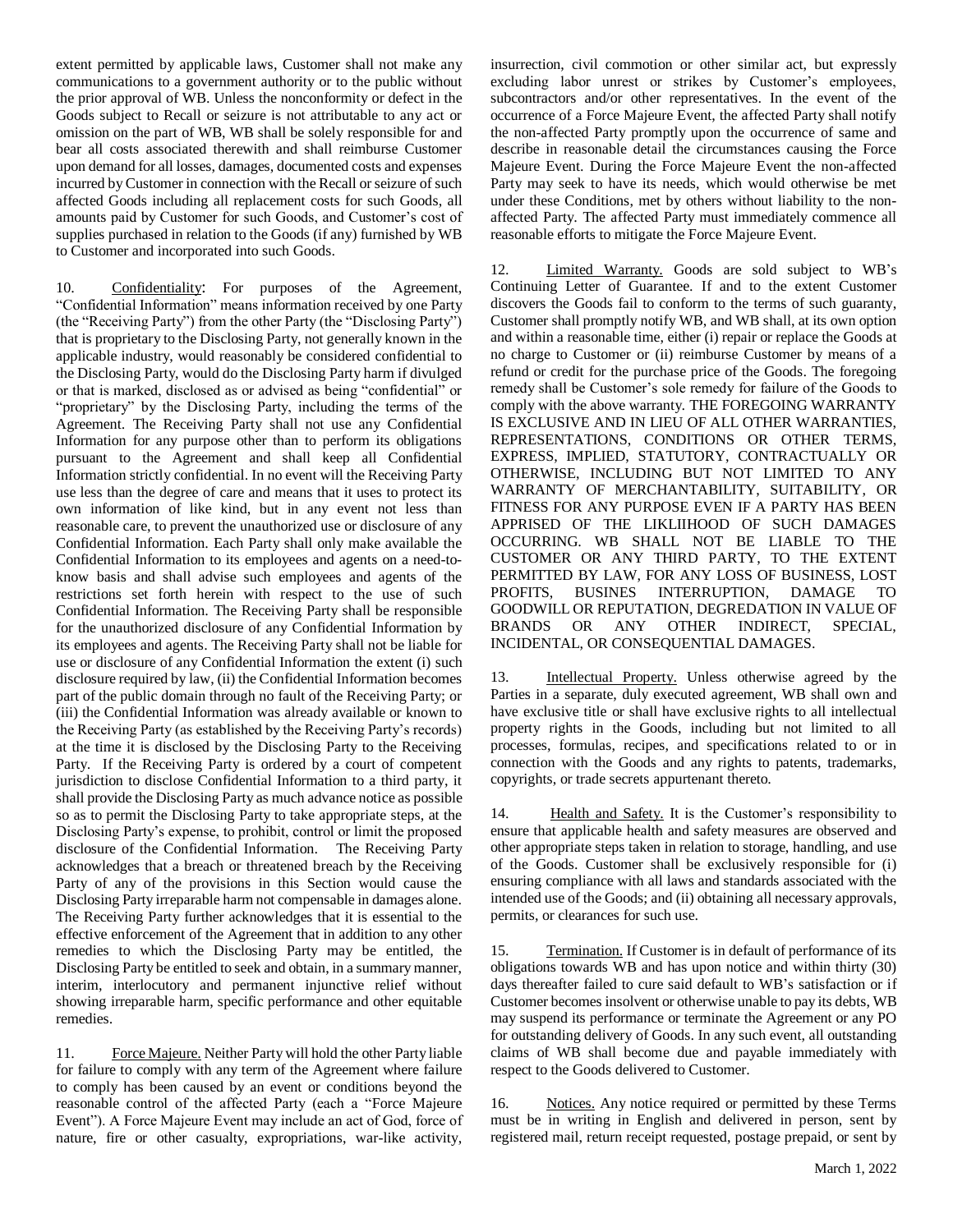email and addressed to the addresses provided for on the cover page of the Agreement and to the WB's Legal Department (email: legalnotices@westonfoods.com). All notices shall be effective on the date received.

17. Independent Contractor. The Agreement shall not create an employer/employee or principal/agent relationship between the parties, who will operate wholly independent companies. The Agreement shall not be construed as binding the parties as partners or as creating any other form of legal association, which would impose liability upon one party for the act or failure to act of the other. The relationship of the parties shall at all times be that of buyer and seller and neither party shall have authority to make any commitment on behalf of the other party. Further, each party is solely responsible for the acts of its respective employees and agents, including without limitation, any negligent acts or breach of an obligation of confidentiality hereunder.

18. Governing Law and Jurisdiction. If the WB address for notice is located in Canada, the laws of the Province of Ontario and the applicable laws of Canada shall govern the Agreement and any related PO and each Party hereby attorns to the exclusive jurisdiction of the courts of the Province of Ontario. If the WB address for notice is located in the United States, the laws of the of the State of Indiana and the applicable laws of the United States shall govern the Agreement and any related PO and each Party hereby attorns to the exclusive jurisdiction of the courts of the State of Indiana.

19. Currency. Unless otherwise specifically indicated herein or in a PO, all dollar amounts referenced in the Agreement shall be in the currency of the governing law and jurisdiction of the Agreement. For avoidance of doubt, if Canada, then all currency is in Canadian dollars (CAD), if the United States, then all currency is in U.S. Dollars (USD).

20. Survival. Regardless of the circumstances of termination or expiration of the Agreement, any section which by its nature extends beyond such termination or expiration will survive according to their terms, including but not limited to, this Section 20 and the provisions of: Sections 10 ("Insurance"); 11 ("Recall"); 14 ("Limited Warranty"); 15 ("Intellectual Property"); 16 ("Health and Safety"); and 20 ("Governing Law and Jurisdiction").

21. Assignment. No Party may assign any part of these Terms or any Agreement incorporating these Terms without the prior written consent of the other.

22. Waiver. Failure by WB to enforce at any time any provision of these Terms shall not be construed as a waiver of WB's rights to act or to enforce any such provision or of any other rights of WB.

23. Severability. Any section in these Terms or any Agreement incorporating these Terms that is prohibited or unenforceable in any jurisdiction is, as to that jurisdiction, ineffective to the extent of such prohibition or unenforceability and is severed from the balance of these Terms, all without affecting the remaining sections or affecting the validity or enforceability of such sections in any other jurisdiction.

24. No Public Disclosure. Neither party shall make any public statement, announcement, or disclosure to third parties concerning the existence of the Agreement or its terms, the business relationship between the parties or the transactions contemplated hereby, without the prior written approval of the other party except as required by applicable law.

25. Successors and Assigns. These Terms and any Agreement incorporating these Terms enure to the benefit of, and are binding on, each of the Parties, and their respective successors and permitted assigns.

26. Language. The Parties hereto agree that the Agreement, and all correspondence and all documentation relating to these Terms or any Agreement incorporating these Terms, shall be written in the English language. *Les parties aux présentes ont exigé que la présente entente, de même que toute la correspondance et la documentation relative à cette entente, soient rédigées en langue anglaise*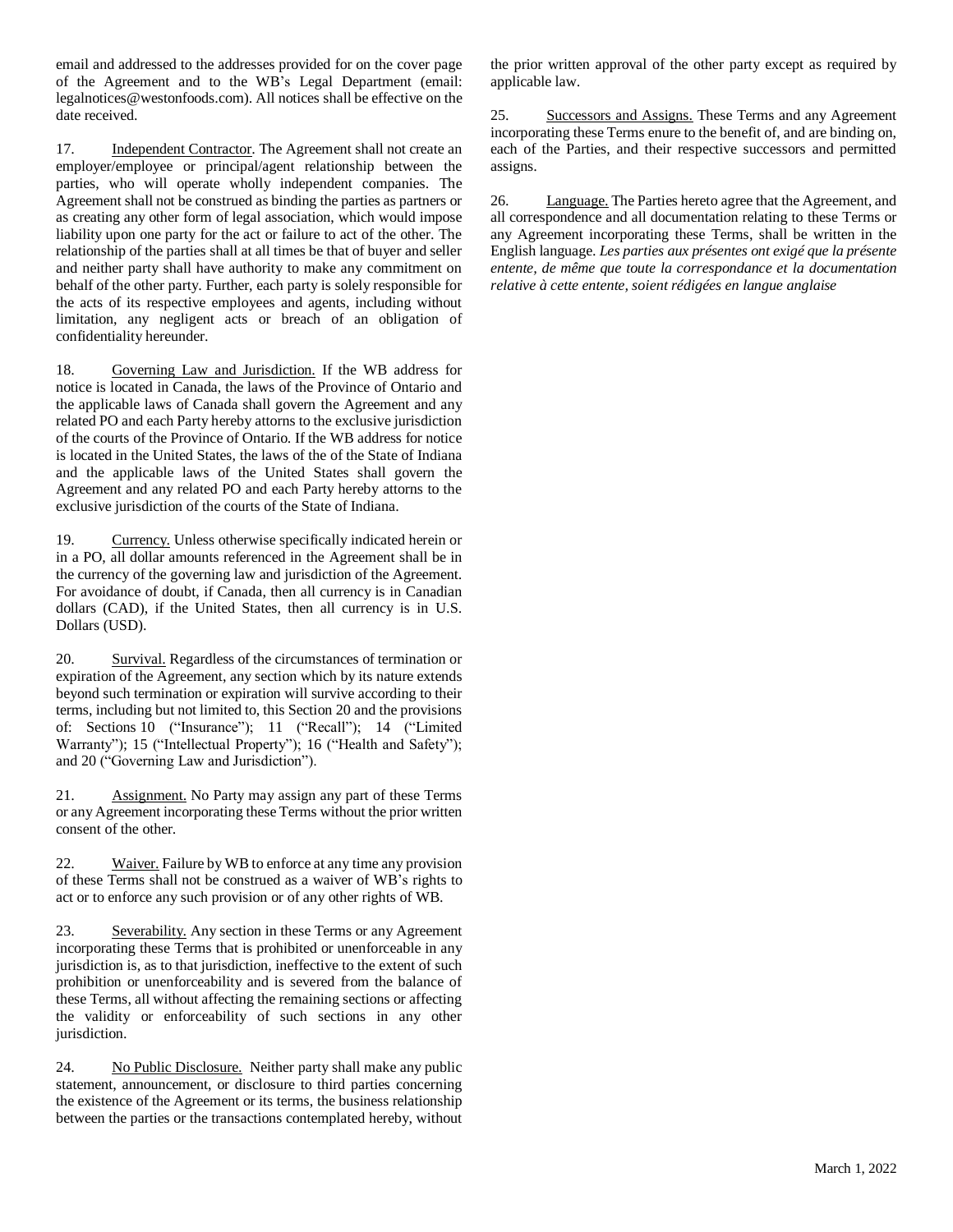<span id="page-10-0"></span>



## **MODALITÉS DE VENTE**

1. Application des conditions et rejet explicite d'autres modalités. Les présentes modalités de vente (les « modalités ») s'appliquent aux achats de produits par le client auprès de WB. Les présentes modalités sont par les présentes intégrées à toute commande passée à WB ou à une convention avec un client qui mentionne les présentes modalités (la « convention »). Le client convient par les présentes que toute disposition d'une commande qui est incompatible avec les modalités est réputée nulle et sans effet et ne s'applique pas à l'achat de produits par le client. Pour les besoins des présentes modalités : a) « **WB** » désigne Wonder Brands Inc. et/ou WB Frozen US, LLC et/ou ses filiales; b) le « **client** » s'entend de la partie désignée dans une commande ou dans une convention qui achète le produit de WB; c) les « **biens** » désigne tout produit indiqué dans une commande qui est acheté par le client auprès de WB; d) la « **commande** » désigne tout bon de commande ou livrable utilisé pour commander des livrables de WB qui mentionne les présentes modalités ou comporte un lien vers celles-ci; e) les « **parties** » s'entend de WB et du client, et chacune est une « **partie** ».

2. Bons de commande. Pour passer une commande de biens, le client doit à l'occasion transmettre des bons de commande (un « bon de commande ») visant la fourniture de biens par WB. Chaque bon de commande est réputé inclure les présentes modalités. Une fois acceptés, tous les bons de commande font partie de la convention et ils régissent ensemble exclusivement l'achat de biens. À moins que les parties en conviennent autrement, chaque bon de commande est accepté par WB : a) à la signature ou à la confirmation de l'acceptation par WB; b) par la fourniture de biens par WB conformément à ce bon de commande. Même s'ils sont régis par les présentes modalités et assujettis à celles-ci, chaque bon de commande et chaque livraison constitue une opération distincte et n'a aucune incidence sur les autres livraisons, à moins que les parties en conviennent autrement. Les bons de commande de biens ne peuvent être annulés ni modifiés par le client après leur acceptation, sauf avec le consentement écrit exprès de WB.

3. Prix et paiement. À moins que les parties en conviennent autrement par écrit, le prix des biens est indiqué dans les bons de commande ou dans la convention, et il inclut les frais de chargement, de fret et de transport et l'assurance. À moins que les parties en conviennent autrement par écrit, WB a le droit d'ajuster les prix, à son gré, notamment pour tenir compte de tout changement dans les composants du produit, l'emballage, la fabrication et le transport associés à la fabrication, à l'emballage et à la livraison des biens, le cas échéant. Le prix des biens ne comprend pas les droits ou les taxes, qui seront ajoutés à chaque facture ou facturés séparément par WB au client. À moins que les parties en conviennent autrement par écrit, une facture doit être payée dans les trente (30) jours.

4. Déduction. Le client n'est en aucun cas autorisé à déduire un montant de la somme qu'il doit à WB, à moins que WB l'autorise à le faire par écrit.

5. Spécifications : inspection et acceptation. WB garantit que les biens sont conformes aux spécifications ou à la description présentées dans la convention applicable. Au moment de la livraison et de la vente de biens, le client a le droit d'inspecter les biens et de vérifier qu'ils répondent à ses spécifications. Si le client juge qu'ils ne sont pas conformes aux spécifications convenues ou en cas de manquement à la livraison, de perte partielle ou de dommages aux

biens, il doit en informer WB par écrit dans les sept (7) jours suivant la date de la livraison. Le client ne peut en aucun cas retourner, modifier, détruire ou revendre les biens ou en faire don sans l'autorisation écrite expresse de WB.

6. Retrait d'un produit. WB peut, à son gré, choisir de cesser de produire (un « retrait ») un ou plusieurs produits visés par un bon de commande, une convention, une annexe ou un appendice. Dans ce cas, WB doit en informer le client par avis écrit au plus tard 90 jours avant ce retrait. Les parties conviennent de déployer de bonne foi des efforts raisonnables sur le plan commercial pour remplacer le bien retiré par un autre produit.

7. Livraison, titre et risque de perte. Le client travaillera en concertation avec WB pour arranger le transport de tous biens aux emplacements désignés du client par les transporteurs désignés par le client, qui en assume les coûts. Si WB convient de livrer des biens aux emplacements désignés du client à la demande du client à l'aide de ses propres transporteurs, le coût de la livraison demeure la responsabilité du client. La livraison du produit est FOB installations de WB. Le risque de perte ou de destruction est pris en charge par WB jusqu'à ce que le transporteur du client ramasse le bien; par la suite, le titre et le risque de perte sont pris en charge par le client.

8. Assurance. À tout moment pendant qu'elle s'acquitte de ses obligations aux termes des présentes modalités ou d'une convention, WB conserve l'assurance suivante :

- a. Assurance de la responsabilité civile des entreprises assortie d'une limite pour les blessures corporelles et les dommages matériels d'au moins cinq millions de dollars (5 000 000 \$) par sinistre, y compris la couverture des lésions corporelles, des produits et travaux terminés, de la responsabilité associée aux locaux et aux activités, de la responsabilité des entrepreneurs indépendants et de la responsabilité contractuelle à formule étendue, afin de respecter expressément, mais non exclusivement, les dispositions d'indemnisation énoncées dans les présentes modalités. La police susmentionnée doit comporter un avenant désignant le fournisseur à titre d'assuré additionnel.
- b. Assurance contre les accidents du travail exigée par les lois applicables.

Sur demande, mais uniquement après l'acceptation des présentes modalités ou l'exécution d'une convention dûment signée entre les parties, WB fournit au client un certificat d'assurance attestant la couverture aux termes des présentes. Toute couverture d'assurance supplémentaire ou augmentation des limites d'assurance de WB demandée par le client ne prend effet qu'au moment où WB transmet une confirmation écrite à ce sujet. Dans ce cas, le client reconnaît et convient que WB peut augmenter le prix de base afin de tenir compte de ces demandes d'assurance supplémentaire.

9. Rappel. Si un bien est nocif pour le public, contrevient à une loi applicable ou est visé par un rappel (un « rappel »), les parties prennent immédiatement toutes les mesures nécessaires pour rappeler, retirer, corriger ou détruire, selon ce qui est pertinent, le bien touché conformément aux instructions de WB ou selon ce qui est ordonné ou recommandé par les autorités gouvernementales. Chaque partie doit, dans les plus brefs délais, aviser par écrit l'autre partie d'une situation ou de circonstances pouvant causer un rappel ou la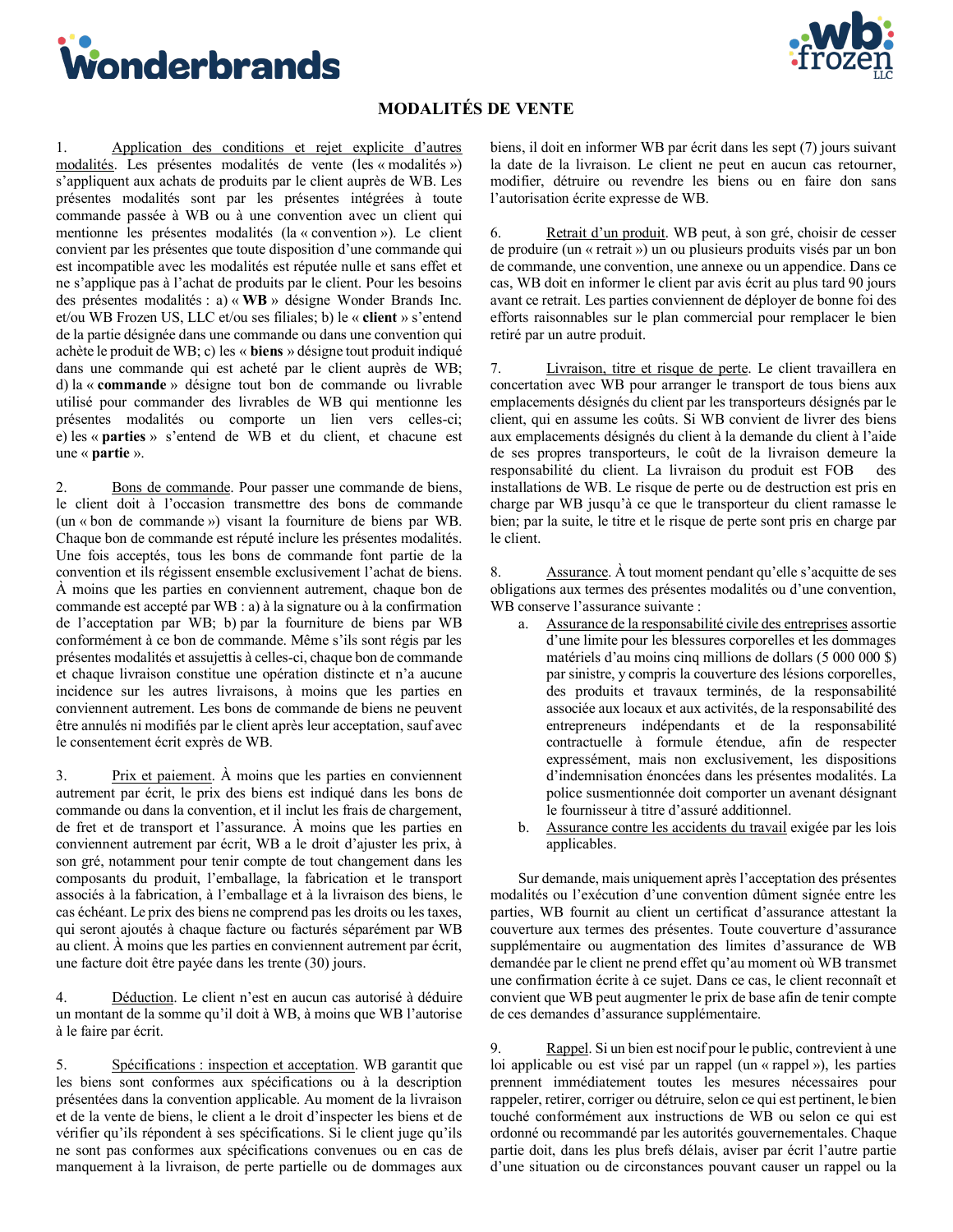saisie de biens. À la réception d'un tel avis, WB suspend immédiatement la distribution des biens visés jusqu'à ce qu'il reçoive un autre avis du client. Les parties conviennent de collaborer entièrement à tout rappel de biens, y compris en aidant WB à établir l'ampleur et la cause du problème et l'emplacement des envois de WB comprenant des biens touchés, et de fournir de l'assistance à WB pour communiquer avec les autorités gouvernementales et leur répondre. Dans la mesure permise par la législation applicable, le client ne doit pas communiquer avec une autorité gouvernementale ou le public sans l'approbation préalable de WB. À moins que la nonconformité ou le défaut dans les biens visés par le rappel ou la saisie ne soit pas attribuable à un geste ou à une omission de la part de WB, tous les frais associés à cette mesure incombent uniquement à WB, qui doit rembourser le client sur demande pour l'ensemble des pertes, dommages-intérêts, coûts et dépenses, accompagnés de pièces justificatives, engagés par le client relativement au rappel ou à la saisie de biens visés, y compris le coût de remplacement de ces biens, les sommes payées par le client pour ces biens et le coût des fournitures achetées par le client relativement aux biens (le cas échéant) fournis par WB au client et intégrées dans ces biens.

10. Confidentialité. Aux fins de la convention, le terme « information confidentielle » désigne l'information reçue par une partie (le « destinataire ») de l'autre partie (la « partie divulgatrice ») qui est exclusive à la partie divulgatrice, qui n'est pas généralement connue dans le secteur applicable, qui serait raisonnablement considérée comme des renseignements confidentiels de la partie divulgatrice, dont la divulgation porterait atteinte à la partie divulgatrice ou qui est désignée comme étant « confidentielle » ou « exclusive » par la partie divulgatrice, et il inclut les modalités de la convention. Le destinataire ne saurait utiliser de l'information confidentielle pour une fin autre que l'exécution de ses obligations aux termes de la convention et préserve la confidentialité de toute l'information confidentielle. Pour empêcher l'utilisation ou la divulgation non autorisée d'information confidentielle, le destinataire agit dans tous les cas avec un degré de diligence qui ne saurait être inférieur à celui dont il fait preuve pour protéger son information de nature similaire, et il agit dans tous les cas au moins avec un degré de diligence raisonnable. Chaque partie met l'information confidentielle à la disposition uniquement de ses employés et mandataires qui ont besoin d'en prendre connaissance, et elle informe ceux-ci des restrictions énoncées dans les présentes relativement à l'utilisation de l'information confidentielle. Le destinataire est responsable de la divulgation non autorisée d'information confidentielle par ses employés et mandataires. Le destinataire n'est pas responsable de l'utilisation ou de la divulgation d'information confidentielle : (i) dont la divulgation est exigée par la loi; (ii) qui avait déjà été publiée ou était déjà autrement passée dans le domaine public sans faute de la part du destinataire; (iii) qui était déjà à la disposition ou déjà connue du destinataire (comme le démontrent les dossiers du destinataire) au moment de sa communication par la partie divulgatrice au destinataire. Si un tribunal compétent ordonne au destinataire de divulguer de l'information confidentielle à une tierce partie, il doit en informer la partie divulgatrice aussitôt que possible pour lui permettre de prendre des mesures appropriées, à ses frais, pour interdire, contrôle ou limiter la divulgation proposée de l'information confidentielle. Le destinataire reconnaît que la violation réelle ou imminente par le destinataire d'une des dispositions du présent article causerait à la partie divulgatrice un préjudice irréparable qui n'est pas indemnisable uniquement par le paiement de dommages-intérêts. Le destinataire reconnaît de plus qu'il est essentiel pour l'application efficace de la convention que, en plus des autres recours à sa disposition, la partie divulgatrice peut avoir le droit de demander et d'obtenir, par voie sommaire, une injonction provisoire, interlocutoire et permanente sans démontrer

l'existence d'un préjudice irréparable, d'exiger l'exécution en nature ou de se prévaloir d'autres recours en equity.

11. Force majeure. Aucune partie ne saurait tenir l'autre partie responsable de l'omission de respecter toute disposition de la convention lorsque cette omission est due à une situation ou à un événement raisonnablement indépendant de la volonté de l'autre partie (chacun, un « cas de force majeure »). Les cas de force majeure comprennent notamment un désastre naturel, un acte de la nature, un incendie ou un autre sinistre, une expropriation, un événement assimilable à la guerre, une insurrection, un mouvement populaire ou un événement similaire, mais ils excluent expressément les agitations ouvrières et les grèves par les employés, les sous-traitants ou d'autres représentants du client. Si un cas de force majeure survient, la partie touchée en avise dans les plus brefs délais l'autre partie et décrit de façon raisonnablement détaillée les circonstances ayant entraîné le cas de force majeure. Pendant un cas de force majeure, la partie qui n'est pas touchée peut tenter de combler les besoins qui auraient normalement été comblés aux termes des présentes modalités par d'autres parties sans responsabilité de la part de la partie qui n'est pas touchée. La partie touchée prend immédiatement toutes les mesures raisonnables pour atténuer les incidences du cas de force majeure.

12. Garantie limitée. Les biens sont vendus sous réserve de la lettre de garantie continue de WB. Si le client découvre que les biens ne sont pas conformes aux modalités de cette garantie, le client doit en aviser WB dans les plus brefs délais, et WB doit, à son gré et dans un délai raisonnable, soit : (i) réparer ou remplacer les biens sans frais pour le client; (ii) rembourser le client ou lui accorder un crédit correspondant au prix d'achat des biens. Le recours décrit précédemment est l'unique recours du client si les biens ne respectent pas la garantie susmentionnée. LA GARANTIE SUSMENTIONNÉE EST EXCLUSIVE ET REMPLACE TOUTES LES AUTRES GARANTIES, DÉCLARATIONS, CONDITIONS OU AUTRES MODALITÉS, EXPRESSES, IMPLICITES, RÉGLEMENTAIRES, CONTRACTUELLES OU AUTRES, Y COMPRIS TOUTE GARANTIE DE QUALITÉ MARCHANDE, DE PERTINENCE OU D'ADÉQUATION À UN USAGE PARTICULIER, MÊME SI UNE PARTIE A ÉTÉ INFORMÉE DE LA PROBABILITÉ DE SURVENANCE DE CES DOMMAGES. WB NE PEUT ÊTRE TENUE RESPONSABLE ENVERS LE CLIENT OU UNE TIERCE PARTIE, DANS LA MESURE PERMISE PAR LA LOI, EN CAS DE PERTE COMMERCIALE, DE PERTE DE PROFITS, D'INTERRUPTION COMMERCIALE, DE DOMMAGES À L'ACHALANDAGE OU À LA RÉPUTATION, DE DÉGRADATION DE LA VALEUR DE LA MARQUE OU D'AUTRES DOMMAGES-INTÉRÊTS INDIRECTS, SPÉCIAUX, ACCESSOIRES OU CONSÉCUTIFS.

13. Propriété intellectuelle. À moins que les parties en conviennent autrement dans une entente distincte et dûment signée, WB possède et conserve le titre ou les droits exclusifs associés aux droits de propriété intellectuelle dans les biens, y compris l'ensemble des processus, formules, recettes et spécifications relativement aux biens et les droits visant les brevets, marques de commerce, droits d'auteur ou secrets commerciaux connexes.

14. Santé et sécurité. Il incombe au client de veiller au respect des mesures en matière de santé et sécurité et d'autres mesures pertinentes prises relativement à l'entreposage, à la manutention et à l'utilisation des biens. Il incombe au client de faire ce qui suit : (i) veiller au respect de toutes les lois et normes portant sur l'utilisation prévue des biens; (ii) obtenir l'ensemble des approbations, permis ou autorisations nécessaires pour cette utilisation.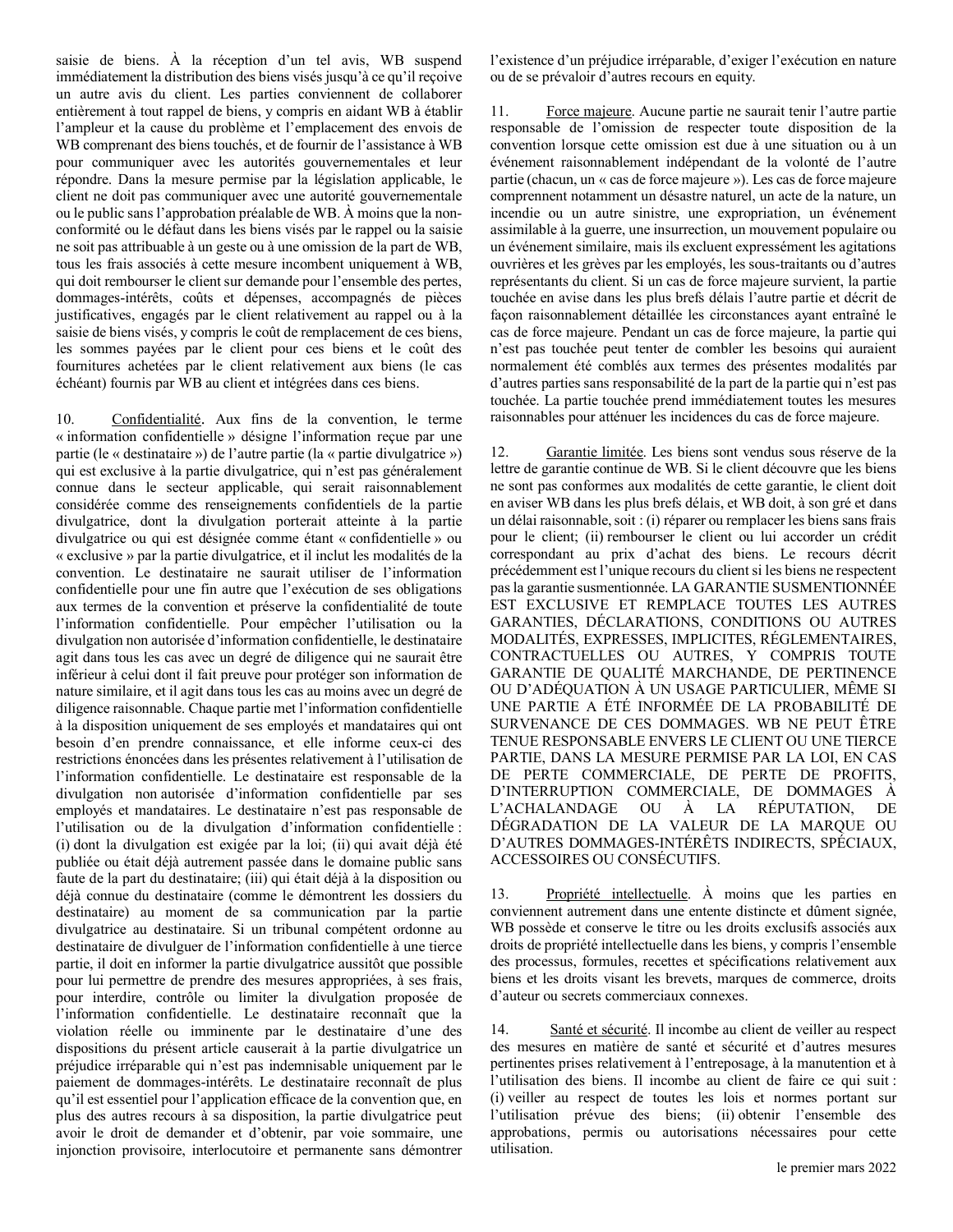15. Résiliation. Si le client manque à ses obligations envers WB et omet de remédier à ce défaut à la satisfaction de WB dans les trente (30) jours après avoir reçu un avis ou si le client devient insolvable ou est autrement incapable de payer ses dettes, WB peut suspendre l'exécution de la convention ou de tout bon de commande visant une livraison future de biens, ou y mettre fin. Dans ce cas, toutes les créances en cours de WB à l'égard de biens livrés au client deviennent exigibles et payables immédiatement.

16. Avis. Tout avis devant être donné aux termes des présentes modalités doit être fait par écrit, rédigé en anglais et remis en mains propres, transmis par courrier recommandé affranchi avec demande de récépissé ou transmis par courrier électronique à l'adresse indiquée à la page couverture de la convention et au service juridique de WB (courriel : legalnotices@westonfoods.com). Tous ces avis prennent effet à la date de leur réception.

17. Entrepreneur indépendant. La convention ne crée pas de relation employeur-employé ni de relation mandant-mandataire entre les parties, qui exercent leurs activités à titre de sociétés complètement indépendantes. La convention ne doit pas être interprétée de manière à lier les parties à titre d'associés ni à créer toute autre forme d'association juridique qui imposerait à une partie une responsabilité pour les gestes ou omissions de l'autre partie. La relation entre les parties demeure en tout temps une relation acheteurvendeur, et aucune partie n'a le pouvoir de prendre des engagements pour le compte de l'autre partie. De plus, chaque partie est l'unique responsable des gestes posés par ses employés et mandataires, y compris la négligence ou la violation d'une obligation de confidentialité aux termes des présentes.

18. Droit applicable et territoire compétent. Si l'adresse de WB pour l'envoi d'un avis est située au Canada, les lois de l'Ontario et les lois du Canada qui s'y appliquent régissent la convention et tout bon de commande connexe, et chaque partie s'en remet par les présentes à la compétence exclusive des tribunaux de l'Ontario. Si l'adresse de WB pour l'envoi d'un avis est située aux États-Unis, les lois de l'Indiana et les lois des États-Unis qui s'y appliquent régissent la convention et tout bon de commande connexe, et chaque partie s'en remet par les présentes à la compétence exclusive des tribunaux de l'Indiana.

19. Devise. Sauf indication contraire aux présentes ou dans un bon de commande, toutes les sommes en dollars indiquées dans la convention sont dans la devise du territoire de la loi applicable de la convention. Il est entendu que, s'il s'agit du Canada, la devise est le dollar canadien (\$ CA) et, s'il s'agit des États-Unis, la devise est le dollar américain (\$ US).

20. Survie. Peu importe les circonstances de la résiliation ou de l'expiration de la convention, tout article dont la nature fait en sorte qu'il demeure en vigueur après la résiliation ou l'expiration demeure en vigueur conformément à ses modalités, y compris le présent article 20 et les dispositions des articles suivants : articles 8 (« Assurance »), 9 (« Rappel »), 12 (« Garantie limitée »), 13 (« Propriété intellectuelle »), 14 (« Santé et sécurité ») et 18 (« Droit applicable et territoire compétent »).

21. Cession. Aucune partie ne peut céder une partie des présentes modalités ou toute convention qui comprend les présentes modalités sans le consentement préalable écrit de l'autre partie.

22. Renonciation. L'omission de WB de faire appliquer à tout moment une disposition des présentes modalités ne doit pas être interprétée comme une renonciation de ses droits d'agir ou de faire appliquer toute disposition ou d'autres droits.

23. Divisibilité. Tout article des présentes modalités ou d'une convention à laquelle les présentes modalités sont intégrées qui est interdit ou non exécutoire dans un territoire ne s'applique pas dans le territoire en question dans la mesure où elle est interdite ou non exécutoire, et elle est dissociée des présentes modalités sans incidence sur les autres dispositions ni sur leur validité ou caractère exécutoire dans tout autre territoire.

24. Aucune déclaration publique. Aucune partie ne doit faire de déclaration ou d'annonce publique ni de déclaration à des tierces parties au sujet de l'existence de la convention ou de ses modalités, de la relation commerciale entre les parties ou des opérations prévues aux présentes sans l'approbation écrite préalable de l'autre partie, à l'exception de ce qui est prévu dans la législation applicable.

25. Successeurs et ayants droit. Les présentes modalités et toute convention à laquelle elles sont intégrées s'appliquent au bénéfice de chacune des parties et de leurs successeurs et ayants droit, et el.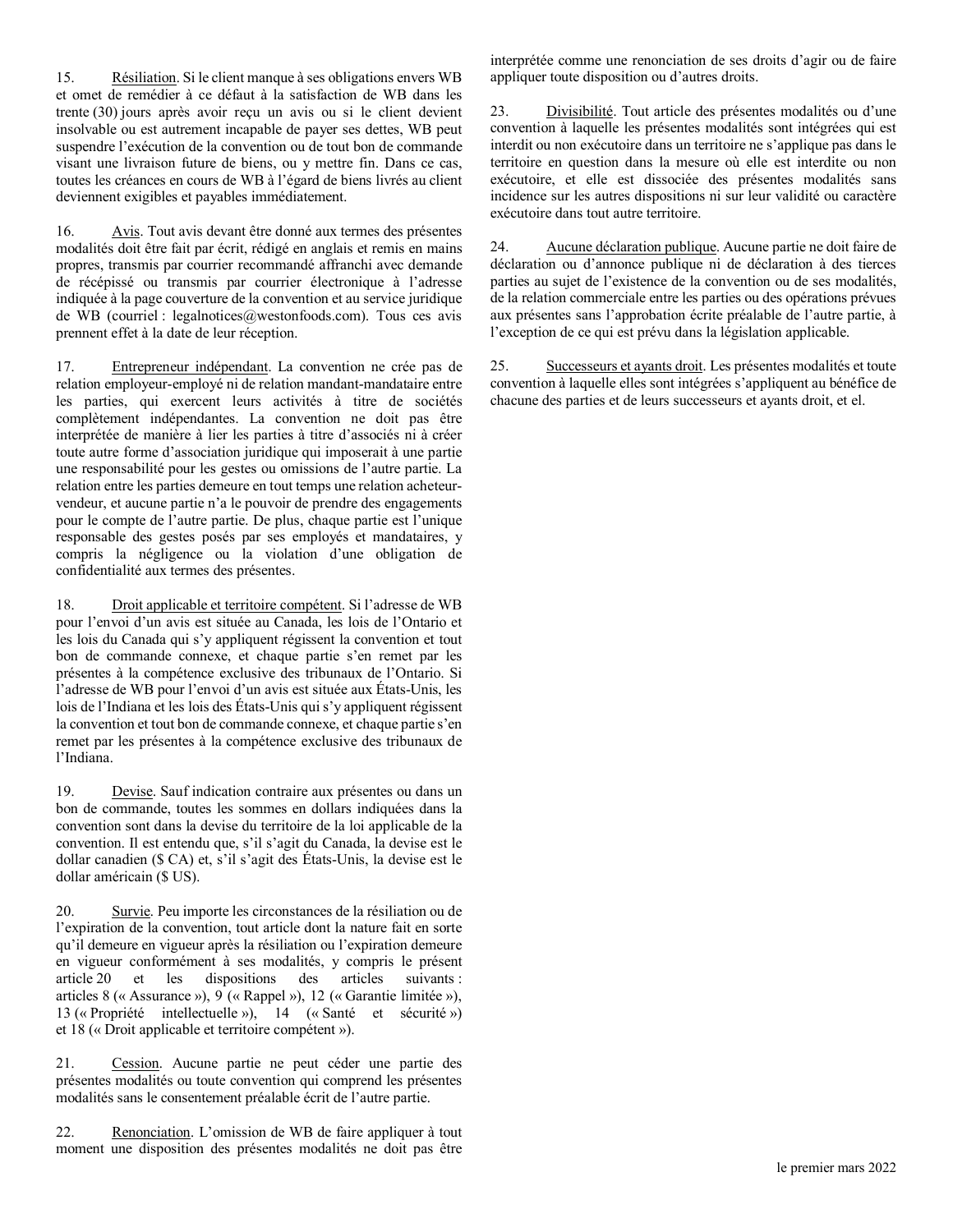<span id="page-13-0"></span>



**SHIPPING TERMS AND CONDITIONS:** The following terms and conditions shall apply to carriage of all goods that originate from Wonder Brands Inc. or WB Frozen US, LLC and/or any of its subsidiaries ("Shipper" or "WB"). Carrier agrees that no other terms and conditions shall control unless expressly agreed to by Shipper in writing. **1. Bill of Lading**. A Bill of Lading shall be completed in the form attached hereto for each shipment (the "Shipment") of goods that Carrier agrees to transport on behalf of Shipper (the "Goods") to a designated recipient (the "Recipient"). Carrier shall have the right to inspect the Shipment prior to signing the Bill of Lading and to reject transport of any part of the Shipment that is improperly packaged for transport or that shows signs of damage. By signing the Bill of Lading, Carrier agrees that the Goods are presumed to be undamaged,

and Carrier accepts liability for transporting the Goods as indicated herein. **2. Shipping Conditions and Special Considerations.** All Shipments are to be considered by Carrier to be labeled "Fragile" and "Handle with Care" given the nature of the Goods. Carrier agrees to instruct its employees, agents, and third parties handling the Shipment to handle the Shipment with care. To the extent that other special considerations are required to safely transport the Shipment without damage to the Goods, including but not limited to refrigeration or "this side up," Shipper shall provide instructions to Carrier on the Shipment boxes themselves or on the Bill of Lading, as reasonable to convey the information to Carrier. By signing the Bill of Lading, Carrier accepts any additional conditions and

instructions provided by Shipper on the Bill of Lading or on the Shipment boxes. **3. Compensation.** Shipper shall pay Carrier for transportation of the Shipment pursuant to the schedules of rates and charges as agreed to in writing in advance by the Parties. Payment shall be made within sixty (60) days' of receipt of invoice from Carrier. Carrier must include any and all charges pertaining to a Shipment in a single invoice, and Shipper's payment of that invoice shall be considered full satisfaction of Shipper's obligations to Carrier for the services provided by Carrier for that Shipment.

4. Liability of Carrier. (a). General. Carrier shall be liable for any loss of or damage to the Goods that occurs during or arising out of or in connection with Carrier's discharge of its duties and responsibilities transporting the Shipment. (b) Receipt by Receiptent. Receipt and acceptance of the Shipment by the Recipient shall not relieve Carrier of liability for loss of or damage to the Goods. Carrier remains liable for losses or damages that occurred during or arising out of or in connection with Carrier's discharge of its duties and responsibilities transporting the Shipment, even if those losses or damages are discovered after acceptance of the Shipment by the Recipient.(c) Presumption. A presumption exists that the Goods are undamaged and properly packaged for transportation by Carrier when they are accepted by Carrier. Carrier shall have the burden of proving that the Goods were damaged or improperly packaged for transportation by Carrier.(d) Third Party Liability. Carrier shall remain liable to Shipper for any loss of or damage to the Goods that occurs during Carrier's discharge of its duties and responsibilities transporting the Shipment, regardless of interference from or negligence by a third party. Nothing in this clause shall limit Carrier's ability to recover from the third party in such instance. (e) Additional Carriers. If Carrier tenders the Shipment to a different carrier for any part of the transportation of the Shipment to the Recipient, Carrier remains liable for any loss of or damage to the Goods that occurs during the other carrier's custody of the Shipment as though the Shipment were still in the custody of the original Carrier for purposes of Carrier's liability to Shipper. Nothing in this clause shall limit Carrier's ability to recover from the other carrier in such instance. (f) Shipper's Negligence. Carrier shall not be liable to Shipper for damage to the Goods caused by the negligent acts or omissions of Shipper, its agents, or employees. Carrier shall have the burden of proving Shipper's negligence. (g) Damages, Fees, and Costs. Carrier is liable for any and all damages and losses occurring during or arising out of or in connection with Carrier's discharge of its duties and responsibilities transporting the Shipment that are available at law, including but not limited to direct, special, indirect, or consequential damages, lost profits, loss of income, or loss of use. Carrier shall be liable for all attorneys' fees and costs that Shipper incurs in recovering damages from Carrier. 5. Indemnification. Carrier shall indemnify and hold harmless Shipper, its agents and employees, from and against all third party loss, damage, fines, expense, actions and claims (collectively "Liabilities") for bodily injury (including injury resulting in death) and damage to property (other than the Goods, which is addressed elsewhere in these terms and conditions) where such loss, damage or injury is caused in whole or in part by the negligent acts or omissions of Carrier, its agents or employees, and arising out of or in connection with Carrier's discharge of its duties and responsibilities transporting the Shipment.

**6. Damage Claims.** (a) Shipper agrees to file loss or damage claims with Carrier within sixty (60) days after discovery of the loss or damage by Shipper, or in the case of failure to make delivery, then within sixty (60) days after a reasonable time for delivery has elapsed. Carrier agrees to present payment or proof of declination of any loss/damage claim, or otherwise to resolve the claim, within sixty (60) days of receipt of Shipper's claim. Carrier agrees that any applicable statute of limitations shall be tolled by any or all of the following: (a) Shipper's failure to discover the loss or damage due to the possession or custody of the Goods by Carrier, the Recipient, or any other third party after Carrier accepts the Shipment; (b) the 60-day resolution period under which Carrier may either resolve or decline the claim discussed herein; and (c) Shipper's reassurance that resolution of the claim is pending. (b) Shipper's claim shall include a recitation of all damages then known that resulted during or arising out of or in connection with Carrier's discharge of its duties and responsibilities transporting the Shipment. Failure of Shipper to identify all actual damages or losses in a claim shall not preclude later recovery by Shipper of those amounts if available by law.

**7. Overcharge Claims.** Shipper agrees to file overcharge claims with Carrier within sixty (60) days from the date of delivery of the Shipment.

8. Undeliverable Goods. (a) Where, through no fault of Carrier, the Shipment cannot be delivered, Carrier shall immediately notify Shipper using the contact information provided in the Bill of Lading that delivery cannot be made and shall request disposal instructions. (b) Pending disposal instructions, Carrier must store the Shipment as appropriate to preserve the Goods. If Shipper does not provide disposal instructions within three (3) business days of reasonable notice by Carrier, Carrier may charge Shipper a reasonable charge for storage of the Shipment. (c) If Shipper does not provide disposal instructions within twenty (20) days of reasonable notice by Carrier, Carrier may return the Shipment to Shipper at Shipper's expense.

9. Weights. Carrier shall be responsible for ensuring the correct shipping weights of the Shipment on the Bill of Lading. If the weights shown on the Bill of Lading are inaccurate, Carrier shall retain proof of the same and shall notify Shipper of the weight difference in writing prior to sending an invoice to Shipper. Shipper shall not be liable for payment above the original shipping weight shown on the Bill of Lading unless Carrier provides adequate proof of the actual weight of the Shipment.

**10. Insurance.** During the term of the services Carrier agrees to carry and keep in full force and effect cargo liability insurance for the benefit of Shipper in an amount of not less than One Hundred Thousand Dollars (\$100,000.00). Carrier also agrees to maintain Comprehensive General Liability and Automobile Liability insurance coverage for bodily injury and property damage in the form and limits prescribed by the Surface Transportation Board and state regulatory agencies, and Workers' Compensation and Employer's Liability insurance as required by statute in the jurisdictions applicable to Carrier's performance hereunder.

**11. Hazardous Materials.** In the event that Shipper tenders or causes to be tendered hereunder materials designated as hazardous under applicable regulations of the U.S. Department of Transportation, Shipper agrees to notify Carrier and to classify, describe, package, mark and label such materials in accordance with such regulations and otherwise to comply therewith.

**12, Damaged or Refused Shipments; No Salvage.** Carrier shall not dispose of damaged or rejected product without the prior written consent of Shipper. Carrier acknowledges and agrees that the Goods which are food products may not under any circumstance be salvaged.

**13**. **Force Majeure.** The failure of either party hereto to perform its obligations herein shall be excused when occasioned by any of the following events of Force Majeure: Acts of God, floods, fires, storms, strikes, lockouts, disputes with workers, riots, insurrections, prohibitions, regulations, or other interferences beyond the control of the parties to the extent that they prevent or delay the performance of the obligations herein contained.

14. Severability, In the event that any provision of these terms and conditions shall be construed as or declared to be invalid, unenforceable or unconstitutional, then said provision shall be considered severed to the extent of such invalidation, unenforceability or unconstitutionality. All remaining provisions of these terms and conditions shall remain in full force and effect.

15. Waiver. If either party fails to enforce, or waives the breach of any term or condition of these terms and conditions, such action or inaction shall not operate as a waiver of any other breach of such term or condition, nor of any other part of these terms and conditions, nor of any other rights, in law or equity, or of claims which each may have against the other arising out of, connected with or related to these terms and conditions.

16. Independent Contractor. Carrier shall perform the transportation services hereunder as an independent contractor and shall have exclusive control and direction of the persons operating the equipment or otherwise engaged in such services. Carrier assumes full responsibility for the acts and omissions of such persons and shall have exclusive liability for the payment of local, state, and federal payroll taxes or contributions or taxes for unemployment insurance, workmen's compensation, old age pensions, or other social security and related protection with respect to the persons engaged in the performance of such transportation services and agrees to comply with all applicable rules and regulations pertaining thereto.

17. Compliance With Law. Carrier and Shipper shall comply with all federal, state and local laws and regulations applicable to the relationships created under these terms and conditions including, but not limited to, the United States Occupational Safety and Health Administration regulations, the United States Environmental Protection Agency regulations, the United States Department of Transportation regulations, and Canada's Motor Vehicle Transport Act.

**18. Jurisdiction.** These terms and conditions shall be interpreted and construed in accordance with the laws of the state or province in which the shipment originates (other than that state or province's conflict of laws rules), unless specifically superseded and preempted by applicable federal laws and regulations. Jurisdiction for any action brought to enforce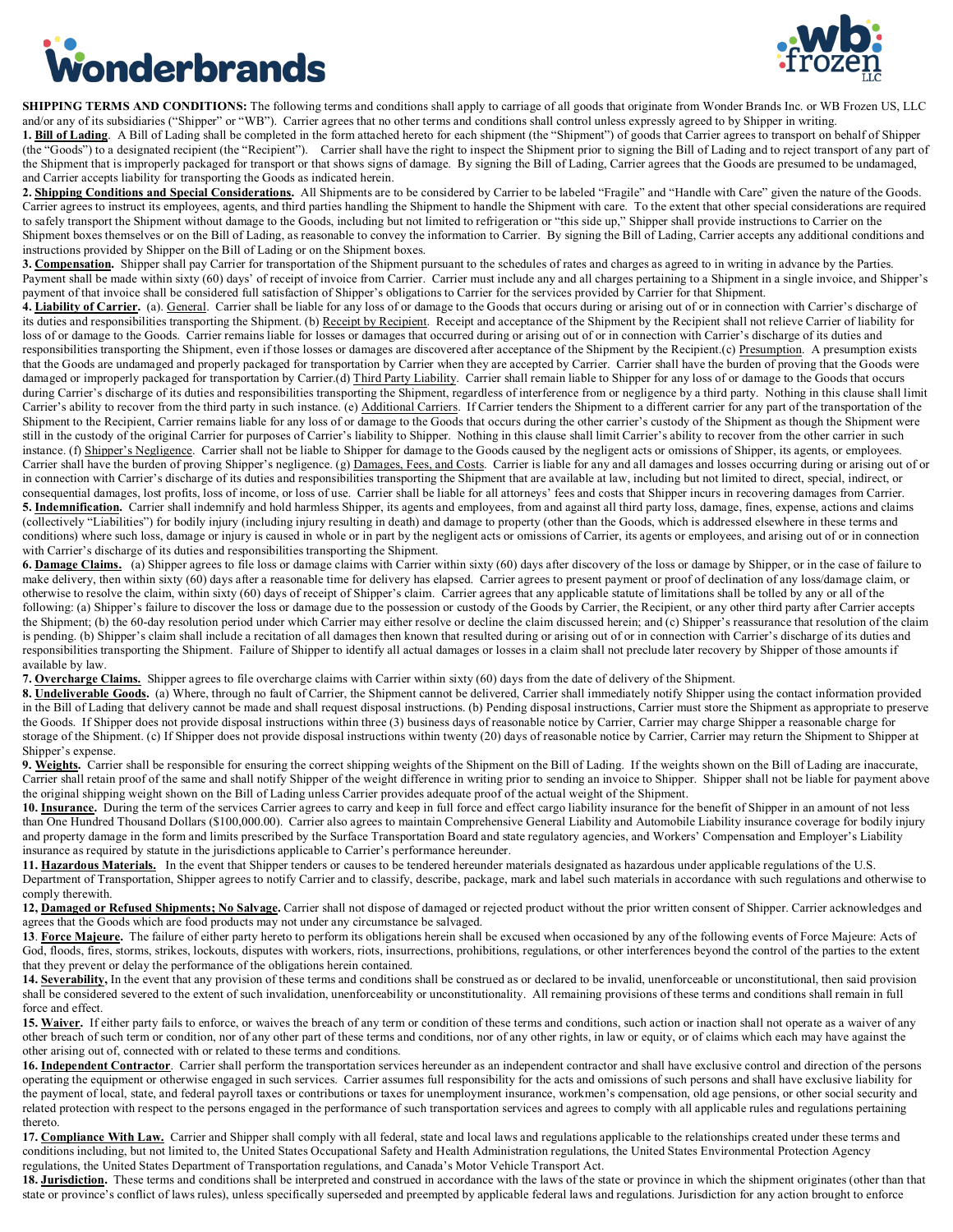these terms and conditions shall lie exclusively with a court in the state or province in which the shipment originates and Carrier hereby irrevocably consents and submits itself to the personal jurisdiction of said court for all such actions.

19. **Entire Agreement**. These terms and conditions shall control the services of Carrier and relationship between Carrier and Shipper, solely and exclusively, with the exception of the specific shipment and payment information provided by the WB's Bill of Lading or the pricing schedule agreed to by the Parties. Any other bill of lading, shipping documents or terms and conditions of or provided by Carrier are expressly rejected and shall have no effect unless agreed to in writing by an authorized representative of Shipper.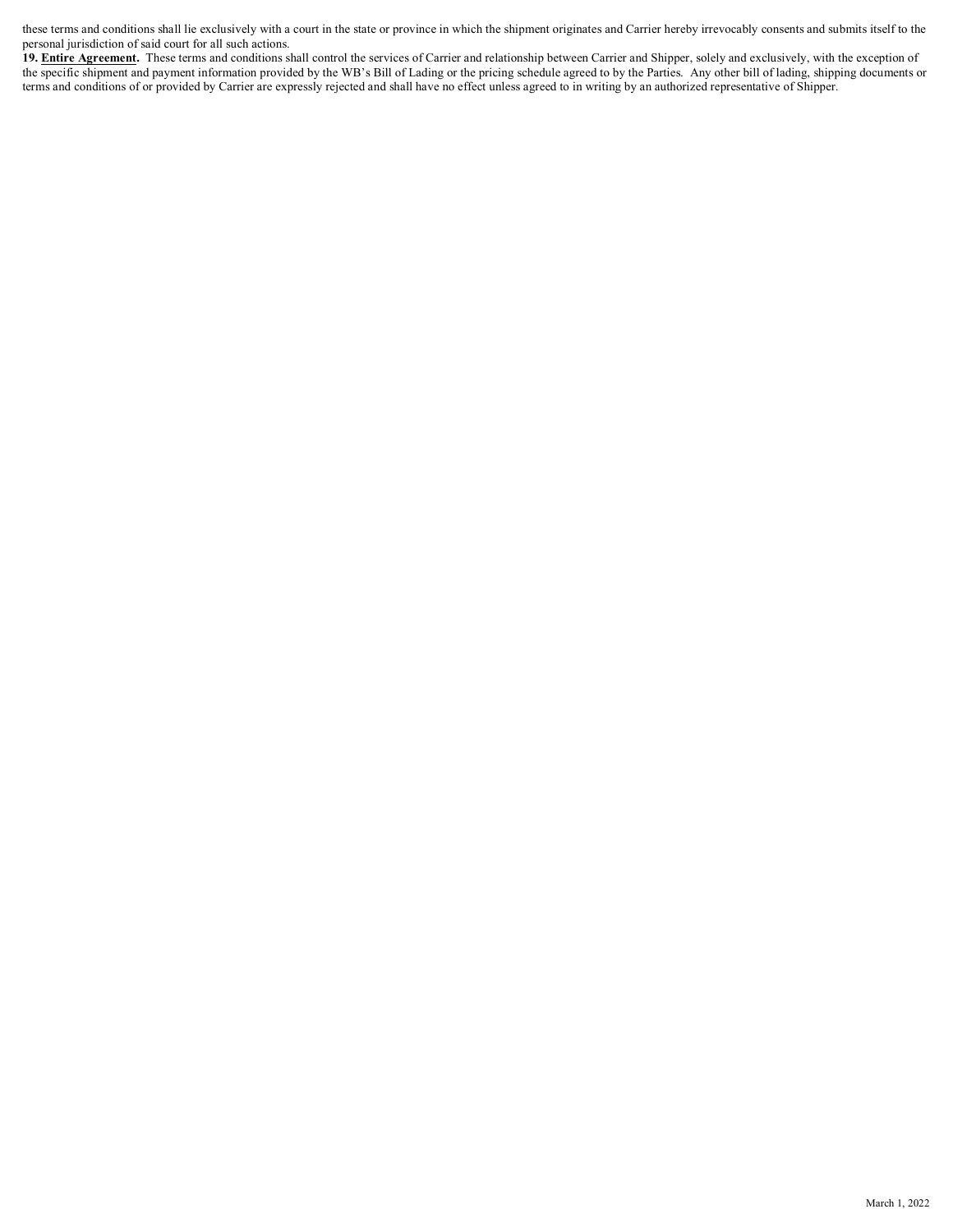# <span id="page-15-0"></span>**Vonderbrands**



**CONDITIONS D'EXPÉDITION :** Les conditions suivantes s'appliquent au transport de toutes les marchandises provenant de Wonder Brands Inc. ou WB Frozen US, LLC ou de l'une de ses filiales (l'« Expéditeur » ou « WB»). Le transporteur convient qu'aucune autre condition n'a préséance à moins que l'Expéditeur n'y consente expressément par écrit. **1. Connaissement**. Un connaissement (modèle ci-joint) doit être rempli pour chaque envoi (l'« Envoi ») de marchandises que le transporteur accepte de transporter au nom de l'Expéditeur (les « Marchandises ») vers un destinataire désigné (le « Destinataire »). Le transporteur a le droit d'inspecter l'Envoi avant de signer le connaissement et de refuser le transport de toute partie de l'Envoi qui n'est pas correctement emballée pour le transport ou qui présente des signes de dommage. En signant le connaissement, le transporteur convient que les Marchandises sont présumées être non endommagées et accepte la responsabilité de transporter les Marchandises comme indiqué dans le présent document. 2. Conditions d'expédition et considérations particulières. Étant donné la nature des Marchandises, le transporteur doit manipuler tous les Envois comme s'ils portaient une étiquette « Fragile » et « Manipuler avec soin ». Le transporteur accepte d'aviser ses employés, ses agents et ses tiers qui manipulent l'Envoi de le manipuler avec soin. Dans la mesure où d'autres considérations particulières sont requises pour transporter l'Envoi en toute sécurité sans endommager les Marchandises, y compris, sans s'y limiter, la réfrigération ou la mention « ce côté vers le haut », l'Expéditeur doit, au minimum, fournir des instructions au transporteur sur les boîtes d'expédition elles-mêmes ou sur le connaissement. En signant le connaissement, le transporteur accepte toutes les conditions et instructions supplémentaires fournies par l'Expéditeur sur le connaissement ou sur les boîtes d'expédition.

3. Rémunération. L'Expéditeur doit payer le transporteur pour le transport de l'Envoi conformément aux barèmes de prix et de frais, comme convenu par écrit à l'avance par les parties. Le paiement doit être versé dans les soixante (60) jours suivant la réception de la facture du transporteur. Le transporteur doit inclure tous les frais liés à un Envoi dans une seule facture, et le paiement de cette facture par l'Expéditeur sera considéré comme étant à l'entière satisfaction des obligations de l'Expéditeur envers le transporteur pour les services fournis par le transporteur pour cet Envoi.

4. Responsabilité du transporteur. (a). Responsabilité générale. Le transporteur est responsable de toutes les pertes et de tous les dommages subis par les Marchandises qui se produisent dans l'exercice de ses fonctions et de ses responsabilités relatives au transport de l'Envoi, qui en découlent ou qui s'y rapportent. (b) Réception par le Destinataire. La réception et l'acceptation de l'Envoi par le Destinataire ne libèrent pas le transporteur de sa responsabilité en cas de pertes ou de dommages subis par les Marchandises. Le transporteur demeure responsable des pertes ou des dommages qui se produisent dans l'exercice de ses fonctions et de ses responsabilités relatives au transport de l'Envoi, qui en découlent ou qui s'y rapportent, même si ces pertes ou dommages sont découverts après l'acceptation de l'Envoi par le Destinataire. (c) Présomption. Les Marchandises sont réputées en bon état et correctement emballées pour le transport par le transporteur lorsqu'elles sont acceptées par celui-ci. Il incombe au transporteur de prouver que les Marchandises ont été endommagées ou mal emballées pour le transport. (d) Responsabilité civile. Le transporteur demeure responsable envers l'Expéditeur de toutes les pertes et de tous les dommages subis par les Marchandises qui se produisent dans l'exercice de ses fonctions et de ses responsabilités relatives au transport de l'Envoi, qui en découlent ou qui s'y rapportent, peu importe l'ingérence ou la négligence d'un tiers. Rien dans la présente clause ne limite la capacité du transporteur à recouvrer des frais auprès du tiers dans un tel cas. (e) Autres transporteurs. Si le transporteur remet l'Envoi à un autre transporteur pour une partie du transport de l'Envoi au Destinataire, le transporteur demeure responsable de toutes les pertes et de tous les dommages subis par les Marchandises qui se produisent lorsque l'Envoi est entre les mains de l'autre transporteur, comme si l'Envoi était encore entre les mains du transporteur original aux fins de la responsabilité du transporteur envers l'Expéditeur. Rien dans la présente clause ne limite la capacité du transporteur à recouvrer des frais auprès de l'autre transporteur dans un tel cas. (f) Négligence de l'Expéditeur. Le transporteur ne peut être tenu responsable envers l'Expéditeur des dommages causés aux Marchandises par des actes de négligence ou des omissions de l'Expéditeur, de ses agents ou de ses employés. Il incombe au transporteur de prouver la négligence de l'Expéditeur. (g) Dommages et frais. Le transporteur est responsable des toutes les pertes et de tous les dommages qui se produisent dans l'exercice de ses fonctions et de ses responsabilités relatives au transport de l'Envoi, qui en découlent ou qui s'y rapportent, et qui sont ouverts en droit, y compris, sans s'y limiter, les dommages directs, particuliers ou indirects, les pertes de profits, les pertes de revenus ou les pertes de jouissance. Le transporteur est responsable de tous les honoraires et frais d'avocat que l'Expéditeur engage pour recouvrer les dommages-intérêts auprès du transporteur.

5. Indemnisation. Le transporteur doit indemniser et dégager de toute responsabilité l'Expéditeur, ses agents et ses employés à l'égard de toute perte, amende, dépense, action et réclamation et de tout dommage d'un tiers (collectivement, les « Responsabilités ») pour des dommages corporels (y compris les blessures entraînant le décès) et les dommages matériels (autres que ceux subis par les Marchandises, qui sont couverts ailleurs dans les présentes conditions) lorsque cette perte, ces dommages ou cette blessure sont causés en tout ou en partie par des actes de négligence ou des omissions du transporteur, de ses agents ou de ses employés, et qui découlent de l'exercice de leurs fonctions et de leurs responsabilités relatives au transport de l'Envoi, ou qui s'y rapportent.

**6. Réclamation en dommages-intérêts.** (a) L'Expéditeur accepte de déposer une réclamation pour pertes ou dommages auprès du transporteur dans les soixante (60) jours suivant la découverte de la perte ou des dommages par l'Expéditeur, ou en cas de défaut de livraison, dans les soixante (60) jours suivant l'expiration d'un délai de livraison raisonnable. Le transporteur consent à présenter le paiement ou la preuve de refus pour toute réclamation en dommages-intérêts, ou autrement à régler la réclamation, dans les soixante (60) jours suivant la réception de la réclamation de l'Expéditeur. Le transporteur convient que tout délai de prescription applicable doit être payé pour une partie ou l'ensemble de ce qui suit : (a) le défaut de l'Expéditeur de découvrir la perte ou le dommage découlant de la possession ou de la garde des Marchandises par le transporteur, le Destinataire ou tout autre tiers après que le transporteur a accepté l'Envoi; (b) la période de résolution de 60 jours en vertu de laquelle le transporteur peut régler ou refuser la réclamation mentionnée aux présentes; et (c) l'assurance de l'Expéditeur que le règlement de la réclamation est en suspens. (b) La réclamation de l'Expéditeur doit comprendre un énoncé de tous les dommages alors connus qui se sont produits dans l'exercice des fonctions et des responsabilités du transporteur relatives au transport de l'Envoi, qui en découlent ou qui s'y rapportent. Le défaut de l'Expéditeur d'indiquer toutes les pertes ou tous les dommages réels dans une réclamation n'empêche pas l'Expéditeur de recouvrer ultérieurement ces montants s'ils sont prévus par la loi.

**7. Réclamations de trop-perçu.** L'Expéditeur accepte de déposer des réclamations de trop-perçu auprès du transporteur dans les soixante (60) jours suivant la date de livraison de l'Envoi.

8. Marchandises non livrables. (a) Lorsque, pour des raisons indépendantes de la volonté du transporteur, l'Envoi ne peut être livré, le transporteur doit immédiatement aviser l'Expéditeur, à l'aide des coordonnées fournies dans le connaissement, que la livraison ne peut être effectuée, et doit demander des instructions sur la façon de disposer des Marchandises. (b) En attendant les instructions sur la façon de disposer des Marchandises, le transporteur doit entreposer l'Envoi comme il se doit afin de conserver les Marchandises. Si l'Expéditeur ne fournit pas d'instructions sur la façon de disposer des Marchandises dans les trois (3) jours ouvrables suivant un avis raisonnable du transporteur, celui-ci peut facturer à l'Expéditeur des frais raisonnables pour l'entreposage de l'Envoi. (c) Si l'Expéditeur ne fournit pas d'instructions sur la façon de disposer des Marchandises dans les vingt (20) jours ouvrables suivant un avis raisonnable du transporteur, celui-ci peut retourner l'Envoi aux frais de l'Expéditeur.

**9. Poids.** Il incombe au transporteur de s'assurer que le poids des Marchandises à l'expédition de l'Envoi est exact sur le connaissement. Si le poids indiqué sur le connaissement est inexact, le transporteur doit en conserver la preuve et aviser l'Expéditeur par écrit de la différence de poids avant d'envoyer une facture à l'Expéditeur. L'Expéditeur n'est pas responsable du paiement d'un montant supérieur au poids à l'expédition original indiqué sur le connaissement, sauf si le transporteur fournit une preuve appropriée du poids réel de l'Envoi.

**10. Assurance.** Pendant la durée des services, le transporteur s'engage à souscrire et à maintenir en vigueur une assurance responsabilité en transport des marchandises dans l'intérêt de l'Expéditeur d'un montant d'au moins cent mille dollars (100 000 \$). Le transporteur accepte également de souscrire une assurance responsabilité civile générale et une assurance responsabilité civile automobile pour les dommages corporels et matériels dans la forme et les limites prescrites par le Surface Transportation Board et les organismes de réglementation d'État, ainsi qu'une assurance contre les accidents du travail et une assurance responsabilité des employeurs, comme l'exige la loi dans les territoires applicables à l'accomplissement des fonctions du transporteur en vertu des présentes.

**11. Matières dangereuses.** Dans le cas où l'Expéditeur soumet une offre ou fait soumettre une offre aux termes des présentes pour des matières désignées comme étant dangereuses en vertu des règlements applicables du U.S. Department of Transportation, l'Expéditeur convient d'aviser le transporteur et de classer, de décrire, d'emballer, de marquer et d'étiqueter ces matières conformément à ces règlements et de s'y conformer par ailleurs.

**12. Envois endommagés ou refusés; pas de récupération.** Le transporteur ne doit pas éliminer un produit endommagé ou rejeté sans le consentement écrit préalable de l'Expéditeur. Le transporteur reconnaît et accepte que les Marchandises qui constituent des produits alimentaires ne peuvent en aucun cas être récupérées.

**13**. **Force majeure.** L'une des parties sera exonérée de l'inexécution de ses obligations aux termes des présentes si ladite inexécution est causée par l'un des cas de force majeure suivants : les catastrophes naturelles, les inondations, les incendies, les tempêtes, les grèves, les lock-out, les conflits avec les travailleurs, les émeutes, les insurrections, les interdictions, les règlements ou d'autres interférences indépendantes de la volonté des parties dans la mesure où elles empêchent ou retardent l'exécution des obligations contenues aux présentes.

**14. Dissociabilité.** Si une disposition des présentes conditions doit être interprétée ou déclarée comme étant invalide, inexécutable ou inconstitutionnelle, ladite disposition sera